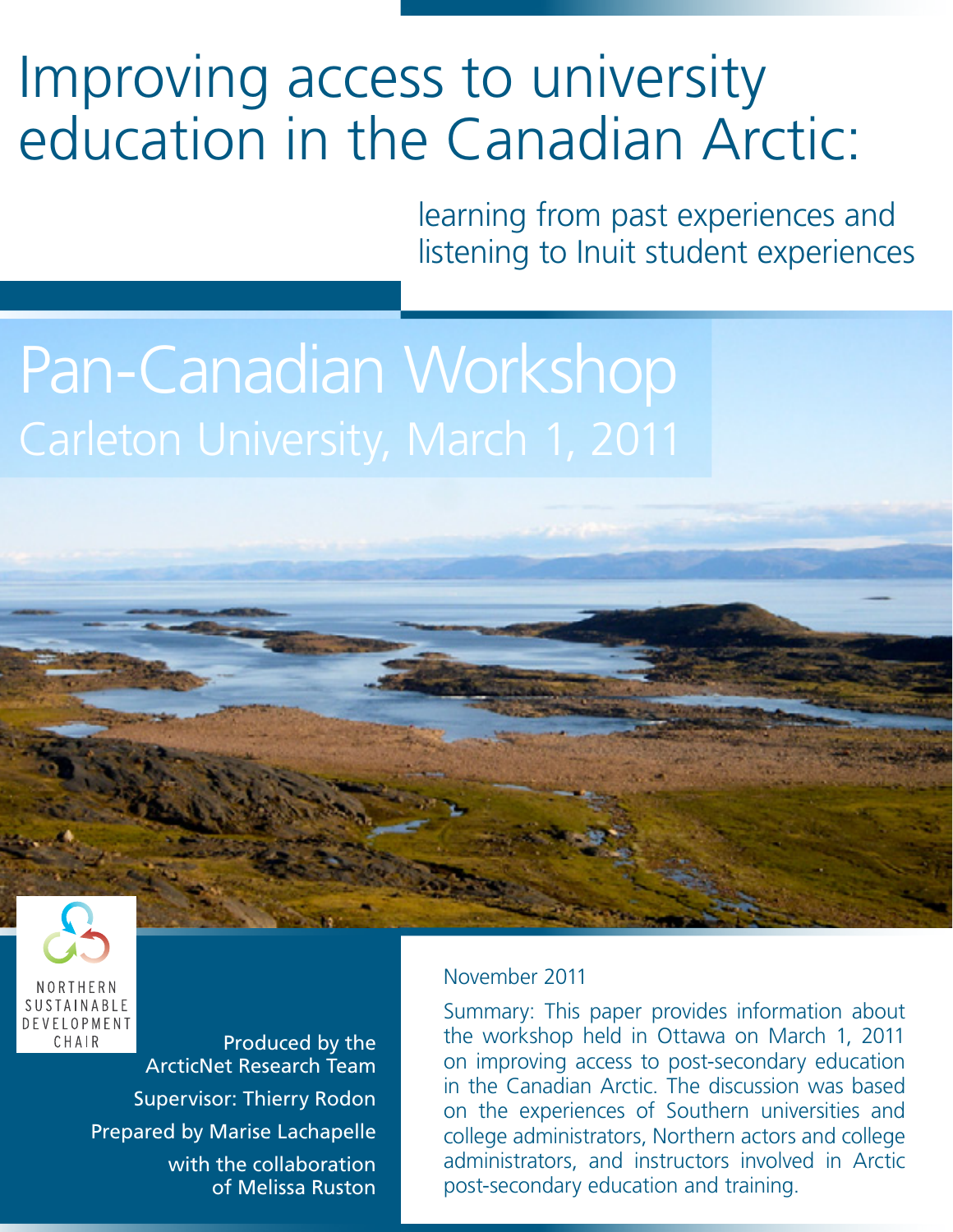# Table of Contents

Improving access to university education in the Canadian Arctic: learning from past experiences and listening to Inuit student experiences

| Introduction                                                                                  | 3              |
|-----------------------------------------------------------------------------------------------|----------------|
| About this document                                                                           | 4              |
| Context                                                                                       | 5              |
| <b>Sharing experiences</b>                                                                    | 6              |
| Frances Abele: Certificate in Nunavut Public Service Studies                                  | 6              |
| Martha McDonald: Labrador Institute, Memorial University- Social work program for Nunatsiavut | $\overline{7}$ |
| Fiona Walton: University of Prince-Edward-Island- Nunavut Master in Education                 | 8              |
| Susan Sammons: Nunavut Arctic College                                                         | 9              |
| Naullaq Arnaquq: Culture, language, elders and youth, Nunavut Government                      | 9              |
| Donna Lee-Smith: McGill First Nation and Inuit Education Program                              | 11             |
| Ann Crawford: Akitisiraq Law School Society Program                                           | 11             |
| Priscilla Campeau: World indigenous knowledge and research centre, Athabasca University       | 12             |
| Maria Campbell: World indigenous knowledge and research centre, Athabasca University          | 13             |
| Wayne McElroy: Kativik School Board                                                           | 14             |
| Maria Wilson: Inuit Tapiriit Kanatami                                                         | 15             |
| Morley Hanson: Nunavut Sivuniksavut                                                           | 16             |
| Sandra Inutiq: Office of the Language Commission, Nunavut Government                          | 18             |
| Lindsay Sowdluapik: Studies Coordinator, University of the Arctic                             | 19             |
| <b>Students experiences</b>                                                                   | 20             |
| Joseph Flowers: McGill University                                                             | 20             |
| Teevi McKay: Carleton University                                                              | 21             |
| Pam Gross: Carleton University                                                                | 21             |
| Ceporah Mearns: Carleton University, AESP mentor                                              | 22             |
| Table 1: Summary of particpants key points                                                    | 23             |
| Table 2. Challenges/Successes                                                                 | 24             |
| Conclusion                                                                                    | 25             |
| Appendix A: participants list and contact                                                     | 26             |
| For more information                                                                          | 27             |
| Acknowledgments                                                                               | 27             |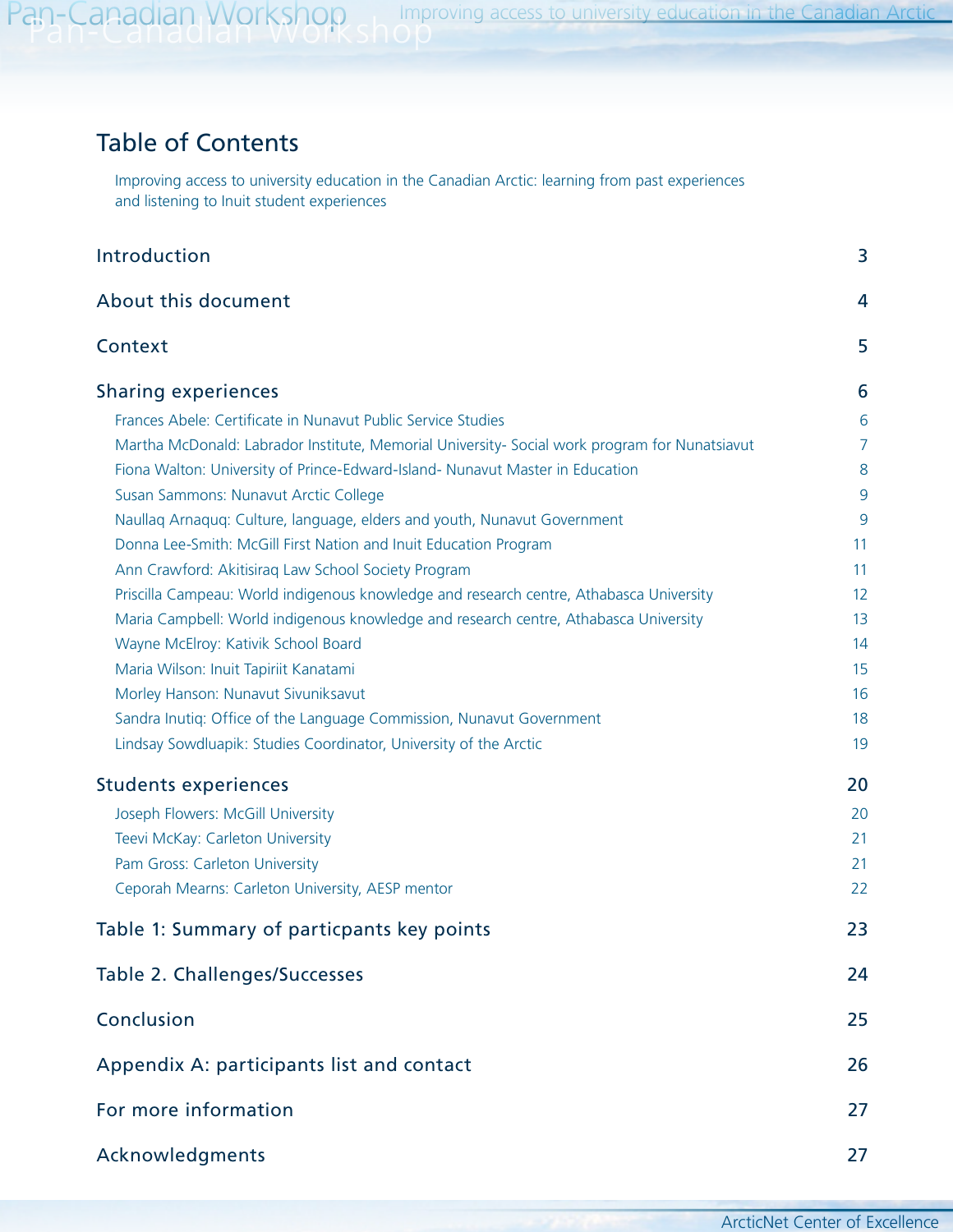## Introduction

This workshop and discussion about improving access to university education in the Canadian North was funded by ArcticNet Centre of Excellence ([http://www.arcticnet.ulaval.ca/\)](http://www.arcticnet.ulaval.ca/). It was part of an ArcticNet research project entitled: Improving access to university education in the Canadian Arctic: Learning from past experiences and listening to the Inuit students experiences. This project involves researchers from Université Laval (Thierry Rodon and Frédéric Laugrand), Carleton University (Frances Abele), and the University of Prince Edward Island (Fiona Walton), in partnership with Nunavut Arctic College and Nunavut Sivuniksavut.

This meeting offered an opportunity to discuss, based on the experience of each participant, how to improve post-secondary access for Inuit; and ways to work together to increase the percentage of Inuit students who attend and complete post-secondary programs. The participants were individuals and agencies involved in programs that offer access to post-secondary education in Inuit nunangat. The workshop allowed the participants to discuss a useable model for Northern delivery of university programs.

The meeting was a discussion-based workshop run by a facilitator. Participants were asked to share their experiences and their ideas about the strengths and weaknesses of current programs and curricula. Discussion focused on such issues as curriculum, course development, program delivery and continuity, student counselling, support, and funding.

These discussions are summarized herein. We hope that this document will help everyone better understand how Southern colleges and universities might improve access for Inuit students in the respective institutions and communities, as well as in Inuit nunangat.

If you need more information about the workshop, or the project, please contact Thierry Rodon (project supervisor) by e-mail: [thierry.rodon@pol.ulaval.ca,](mailto:thierry.rodon@pol.ulaval.ca) or Marise Lachapelle [marise.lachapelle@gmail.com](mailto:marise.lachapelle@gmail.com).

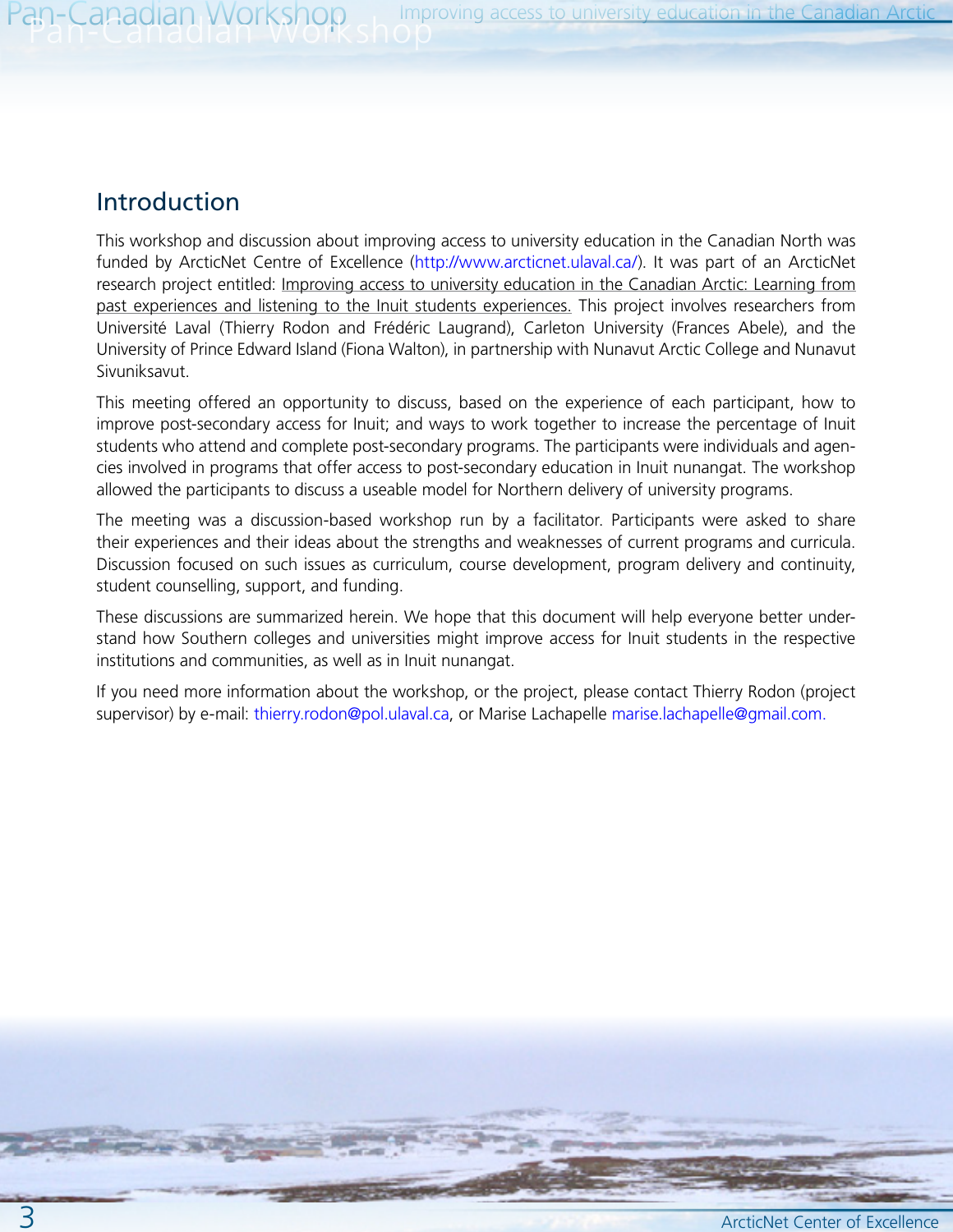# About this document

This document is the report of the discussions and suggestions that came out of this workshop. It is designed to make available to the participants and to those who were unable to come the results of that "all together" working day. It is not being made available to be public but might be given to individuals, agencies, and institutions that could benefit.

Topics covered are:

- Sharing experiences: successes and challenges
- What are the needs of Inuit students?
- What kind of programs can be designed and delivered to meet those needs?
- How can we ensure that the programs will continue if successful?

This report presents the outcomes of an emerging rethinking of access to post-secondary education. The reader should not take it as the last word but rather as a stepping-stone toward better access to postsecondary education in the Canadian Arctic.

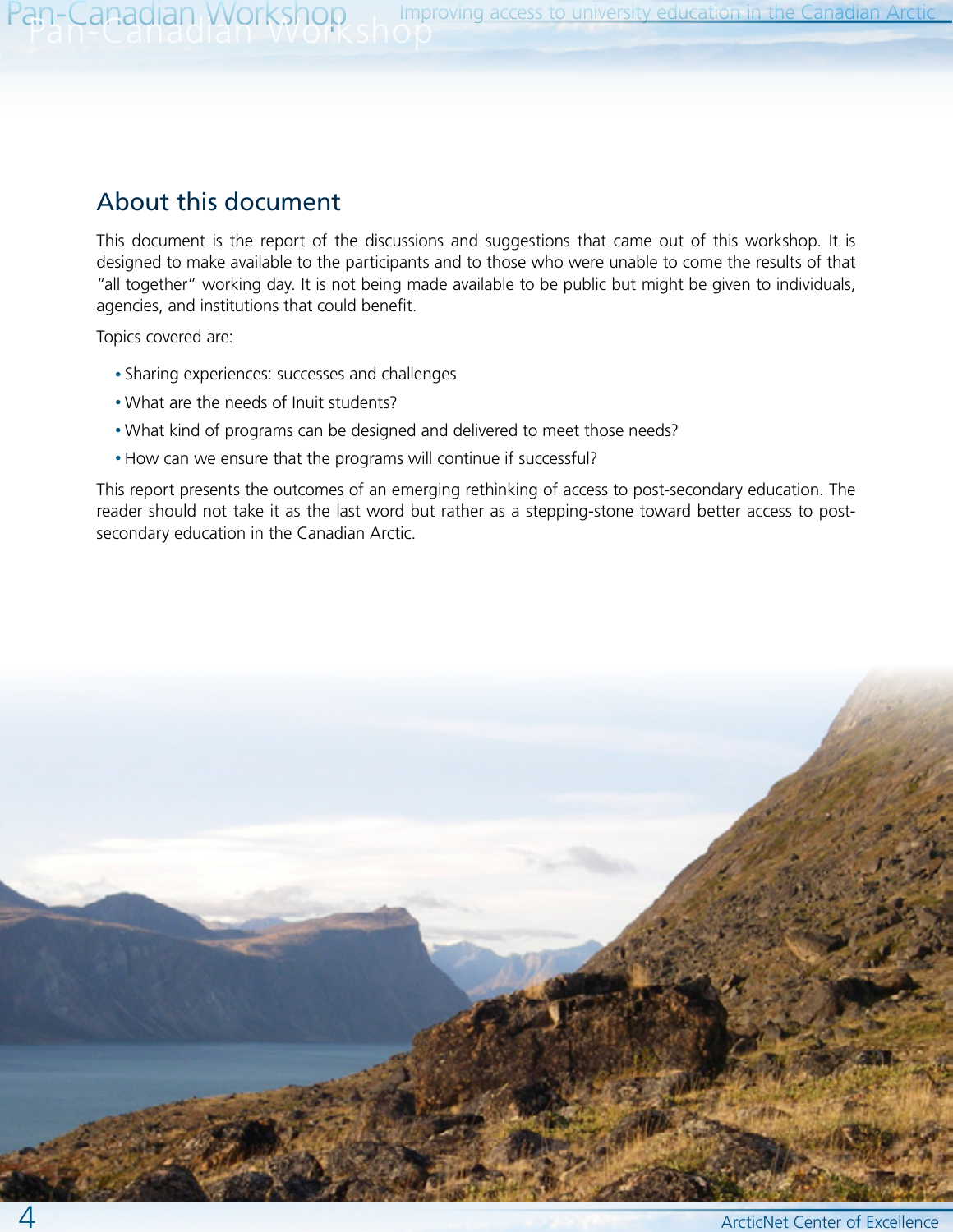# **Context**

Inuit students and institutions are facing a lot challenges: the gap between post-secondary studies and high schools (readiness); program length and intensity; support and assistance, dealing with social memory of education; and so forth. Despite these challenges, Inuit post-secondary education has had successes in the areas of student services, teaching in Inuktitut, Inuit content, field-based courses, and self-fulfillment. Nevertheless, many needs still need to be met with initiatives. Such initiatives will involve looking at gender issues, helping students to go home after their studies, and building confidence in this foreign system. Improving access to university education will involve developing not only interest among students but also a sense of belonging among all Inuit in all four of their regions in Canada.

Needless to say, these four regions with these different institutions and organizations are already meeting some of the challenges and having successes, admittedly to varying degrees and varying extents. As Wayne McElroy explains for the Kativik School Board, funding is not as important than in the other regions because of the James Bay and Northern Quebec Agreement. As Morley Hanson shows, Nunavut Sivuniksavut has more leeway in meeting student needs because of its status as an NGO. As Ann Crawford explains for the Akitisiraq Law School Society, a society has more trouble getting recognized and acknowledged for funding than does a formal institution. It is also difficult to maintain interest in liberal arts, as Susan Sammons explained for the Inuit culture program at Nunavut Arctic College. These participants each have their own experiences to tell. Yet all of them have to deal with hard realities, such as combining family life and studies, personal challenges and difficulties, funding and housing, and so on. All participants have something to share about such successes as the "Inuitization" of course materials for the Certificate in Nunavut Public Services Studies, elder involvement at Athabasca University, or employer partnering in programs at Nunavut Arctic College for example. The workshop has clearly demonstrated the need for joint effort through coordinated actions.

We must meet these challenges of Inuit society, if we are to continue building Northern post-secondary education. We must also incorporate programs that are relevant and meaningful to the Inuit and, especially, give thought to establishing a Canadian Northern university.

Academic, personal (family, work), financial (tuition, scholarship), and housing supports have been recognized as valuable. Yet more guidance counseling for individuals seems to be required. Inuit people need to relate schools to their life choices, and courses have to be as relevant up North as they are down South. As often as possible, a face-to-face approach is needed to develop mentorship, role models, and small groups of individuals. Peer support appears to be critical but reaching the parents and the communities is even more necessary, such as by holding parent workshops, by bringing the Inuktitut language into programs, and by inviting elders into the education system.

The next section will present passages from the speeches so as to share the participants' visions.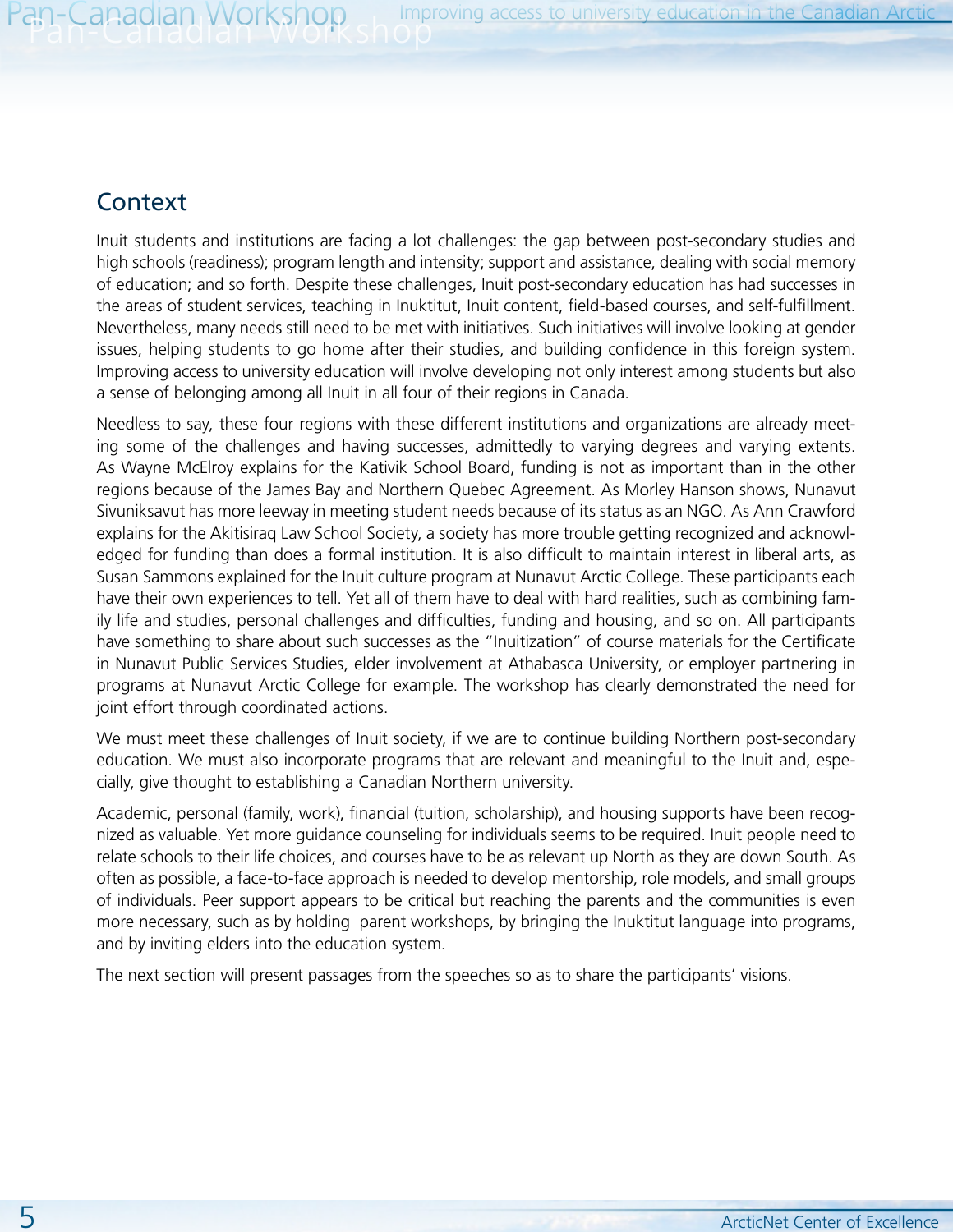

# Sharing experiences<sup>1</sup>

All of the workshop participants had experiences with post-secondary education, and the first part of the meeting involved sharing these experiences in order to learn from each other, from one personal background to another. Each participant was asked to present the programs/institutions he/she knew and discuss its successes, failures, and challenges.



# Frances Abele: Certificate in Nunavut Public Service Studies

The program was designed for Government of Nunavut employees, and the courses were delivered individually throughout Nunavut. The students could enrol only in one course at a time, and they were not expected to complete the whole certificate. The students were thus able to continue working while completing their degrees.



It was intended to help people who already work by teaching them general knowledge and skills about public administration.

This was a non-profit program for Carleton. The Government of Nunavut paid the

extra costs of delivering the course in Nunavut. Student tuition and materials were paid for, but Carleton did not make any money on it at all. It just covered the cost of the instructors and administration. That kind of program is probably not replicable today in the climate of Ontario's universities, but it was something we were able to do in that period.

We called it a hybrid system. A professor, like an instructor, taught the course, being the equivalent of a teacher assistant who was in the communities where people were and who could support their learning. There were visits with the professor as well as various distance learning techniques.

The program seems already successful because about half the registered students have completed it. Two things account for this success:

- 1) One reason was the work by Chris Turnbull. We had a person working at Carleton who kept in touch with all the students and all the courses. She advised people about registration until the problems got solved. She helped orient the instructors we were able to hire and maintain the network of onsite leaning support people in Nunavut. Chris kept it all together. She was in touch with the instructors, the students, and the administration. Her work enabled us to solve a lot of problems.
- 2) We had a commitment to *Nunavutize* every course and we succeeded to varying degrees but the instructors were required to follow that policy. We developed curriculum that were based on existing Carleton University courses but rooted in Nunavut reality. For example, the economics courses were taught with references to the economy of Nunavut. We referred to Nunavut to build the concepts students had to learn. The public administration courses in Nunavut covered public administration concepts and principles but were given reality by the example of the Government of Nunavut as the public administration that we were teaching about. *Nunavutization* was the rooting of the curriculum in Nunavut realities.

<sup>1</sup>This section is close to participant speeches but this is not a verbatim of these.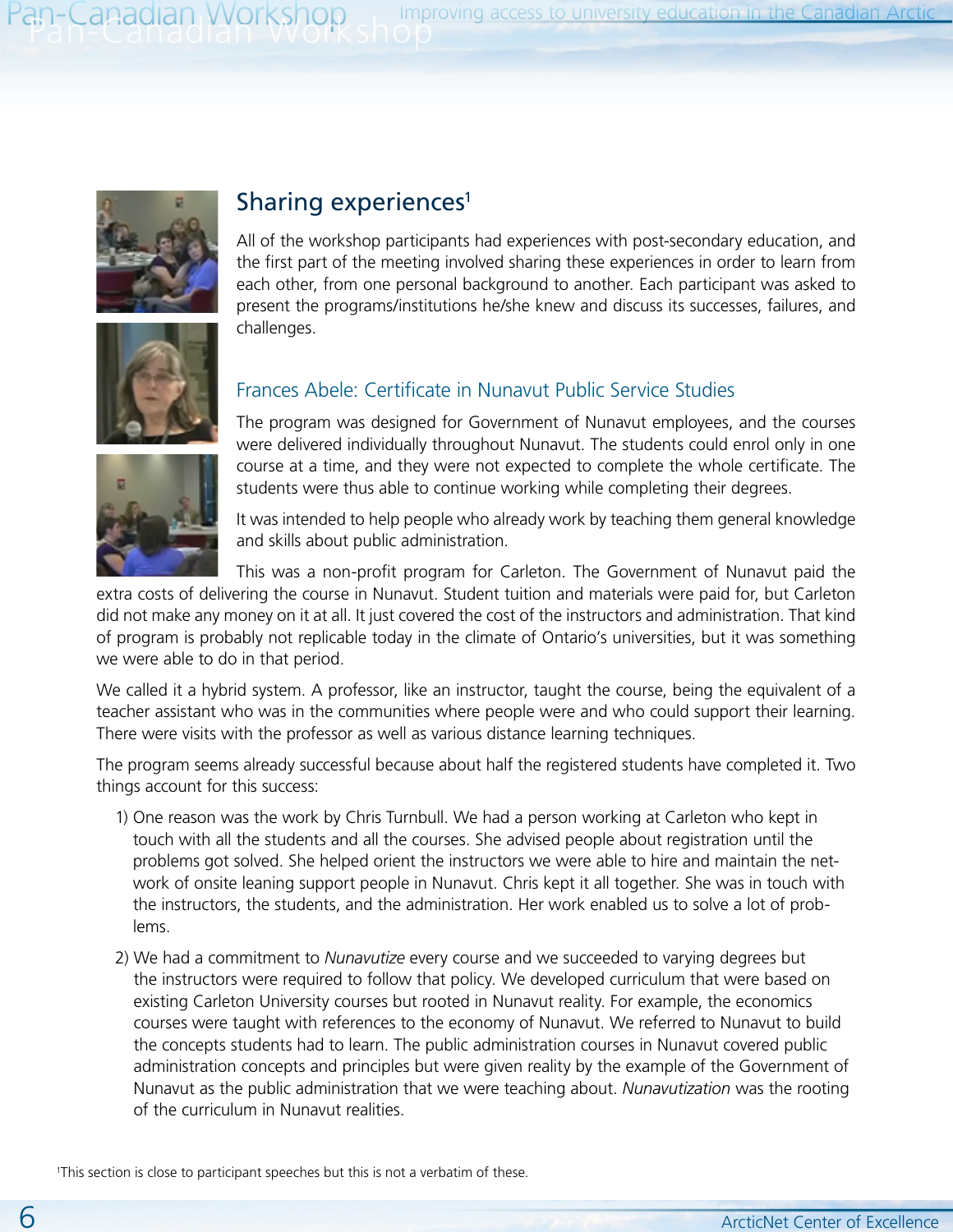The biggest challenges were the ones the students faced. Most of them were incredibly tenacious and dedicated. They were full-time public servants. They each had a job and a half most of the time. They had to face enormous and sudden demands and yet half of them successfully completed the courses anyways.

1) The biggest challenge was to make sure that they had enough time in the day to learn and to focus on the course material. We only partly succeeded in that respect, and it will probably still be a problem if the certificate program is continued in any way.

Program website: [http://www1.carleton.ca/sppa/prospective-students/certificate-in-nunavut-public-service](http://www1.carleton.ca/sppa/prospective-students/certificate-in-nunavut-public-service-studies/)[studies/](http://www1.carleton.ca/sppa/prospective-students/certificate-in-nunavut-public-service-studies/)

#### Martha MacDonald: Labrador Institute, Memorial University- Social work program for Nunatsiavut

At Memorial University there are students from Nunatsiavut who come to Goose Bay to their first year in a university program which is offered by the College of the North Atlantic. We work with that institution to offer courses. There are courses offer with intersession courses leading to a second year for the students wanting to go on. The students generally go from Goose Bay to St-Johns University afterwards, which is a pretty big university and it represents a big change for them.

We found out that the students doing a year in Goose Bay have more chance of achieving with success when they go to the city later on.

Memorial University offer a bachelor degree in social work program and we offering the full bachelor program in Goose Bay and it is for Nunatsiavut beneficiaries. We have 19 students. We started with about 31 in a pre-social work program of two semesters and after that time some chose not to carry on with the bachelor program. We hope for 20 so that is a pretty good number and they are just finishing their first year in the social work program.

The instructors are flying from St-Johns for the semester. The people who teach the courses that are not specifically social work courses (English, sociology, geography, etc.) are people with graduate degrees who live in Goose Bay, Labrador.The students have a lot of support. They have cultural a consultant who is a social worker from Labrador and she works full time with them. There is a coordinator of the program and there is a person who is hired to teach the non social work courses and he stays with the programs to help the students with the writing and he is a constant resource to assist them with that kind of things. Actually, one of the main supports we have is a person whose only job it is to help the students learn to write better. Their difficulty with writing essays is one of the greatest challenges they face academically. So they have access to counseling all the time. That is working pretty well, but we only are in the first year of it. All the students have to return a service agreement so they will work as social worker for Nunatsiavut when they were done.

All those things are contributing to success so far. I think a challenge is that it is so extremely expensive that it will probably be offer only one time.

Another thing with our students in Nunatsiavut, they are still thinking of education in the way of becoming a nurse, or becoming a social worker and we would like to see people interested in other things and going on to graduate studies so they can come back and do research of other kinds such as social sciences or whatever it might be.

We have a number of challenges but we hope that this program will have its success.

Program website: <http://www.mun.ca/socwrk/home/>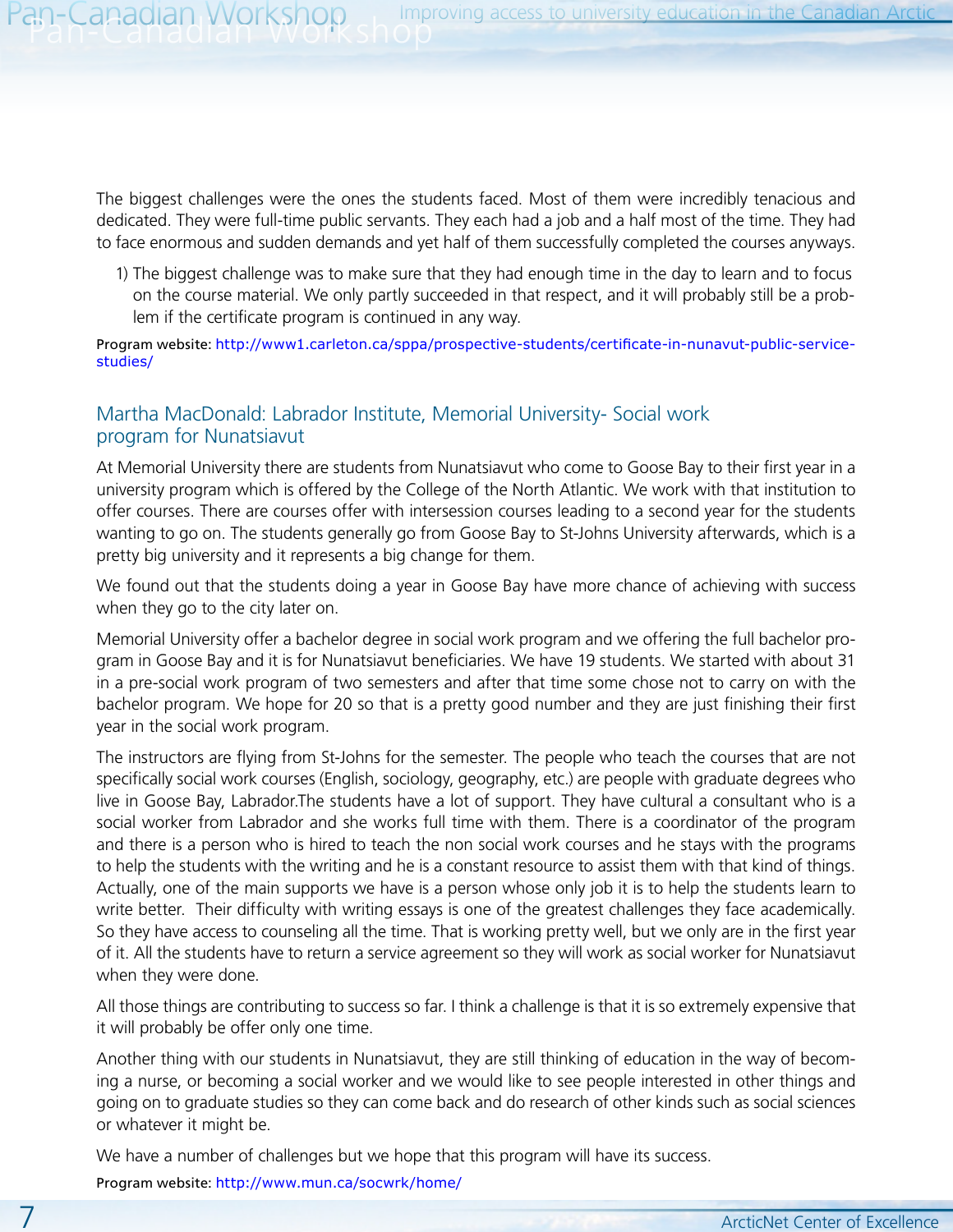#### Fiona Walton: University of Prince-Edward-Island- Nunavut Master in Education

This program is very well documented. There is a documentary video and also full reports available on the University of Prince Edward Island (UPEI) website.

The program started as a result of a Social Sciences and Humanities Research Council of Canada grant. I was a long-term Nunavut educator who went back to school. I had gone to UPEI saying I would start working with *Qallunaat* teachers to help them go North. When SSHRC brought in their Northern Development grant program I applied. Nunavut wanted an ongoing program that would go beyond the undergraduate program that McGill University had been providing for many years. A lot of teachers were out in the schools, but the government wanted more. We went North, we did the research, and we were asked to come back with a master's degree and we earned it.

The program was based on the existing program. It was one course at a time and part-time over three years. There was no rush. The pace was slow and it was blended or hybrid. Almost every course had a distance learning component and a face-to-face one except for the winter course, which was offered primarily by distance but preceded by a-face-to-face portion. There were 27 people in that part-time master in education program. Only 21 graduated of the 27 who enrolled because of personal issues that came up throughout the program.

The graduates are all Inuit women. There are Inuit women with bachelor in education degrees and now master degrees. They are role models in their communities and they are grandmothers. In fact, we had two great-grandmothers in the program.

The program also demonstrated that graduate work is perfectly within the capacity of any Inuit who wants to come and do it. The question is much more about access. Create the program and we shall come.

We are now into our second round program and have 23 people enrolled. The biggest problem we continue to face is follow-up. Students can graduate but they still require support from that cohort. When they go back to their communities, they are not necessarily ready to become leaders. From the research that we have done, in order to step forward into a position of leadership, they have to be guided by an elder. There is a need to have the community around them for help. It is a big challenge for a student who goes back to a community that may not sustain him or her.

Program website: <http://education.upei.ca/nunavutmed>

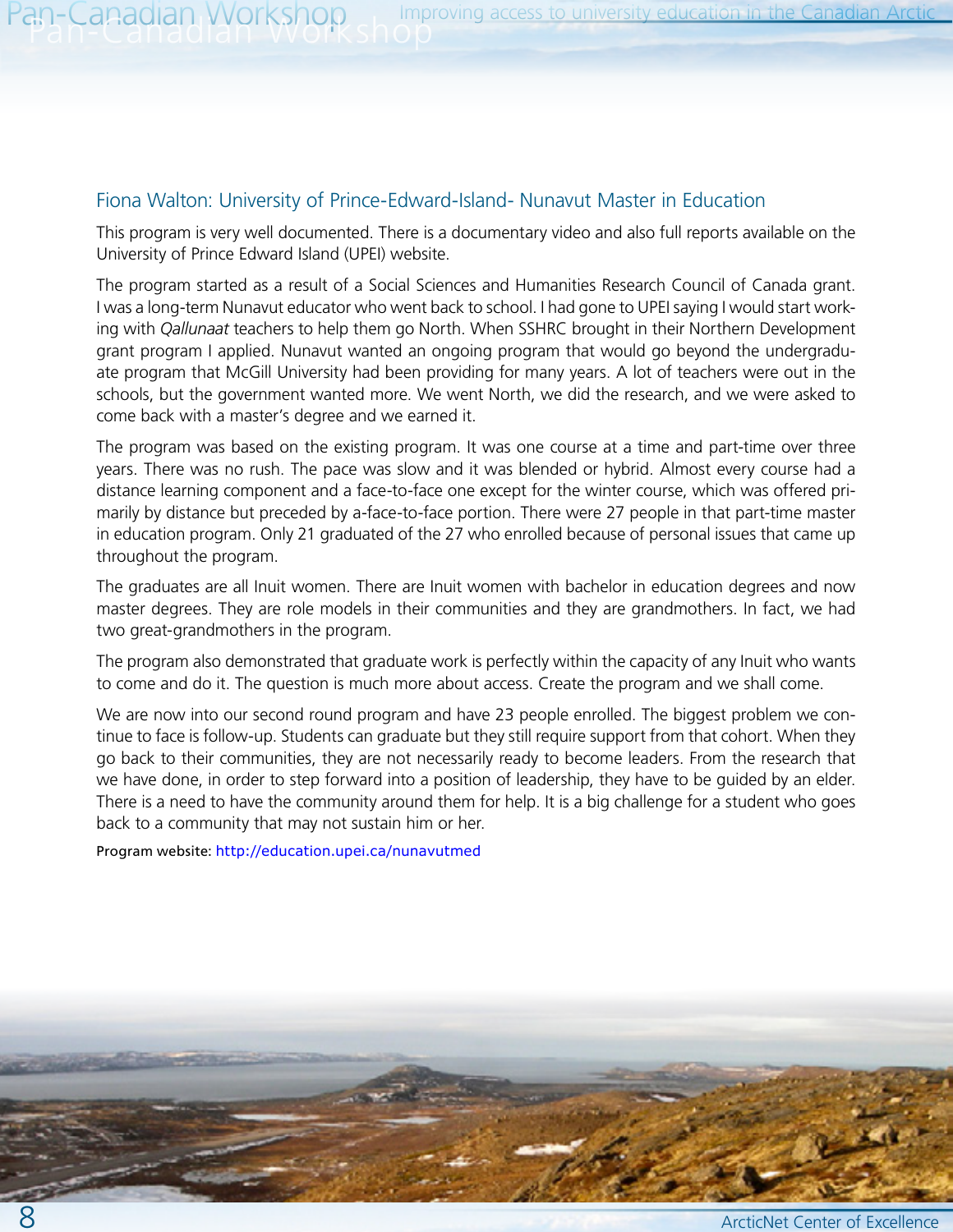#### Susan Sammons: Nunavut Arctic College

#### In memory of Susan Sammons

We would like to underline the important contribution of Susan Sammons to Inuit knowledge, culture, and language through her devotion and passionate work at Nunavut Arctic College throughout her life. We are extremely grateful for her participation in our research project. She will be missed dearly.

The language and culture program at Nunavut Arctic College is actually two programs. The interpreter/translator program has been running for some 25 years now, and the Inuit studies program is 15 years old.

The greatest challenge with the interpreter/translator program is not lack of choices. It is a problem for us because there are so many more choices out there now than there were 25 years ago. To get into these programs you need a pretty high level in English and other academic subjects, and people are choosing law programs or nursing programs. The number of qualified students we can accept is thus dwindling.

The Inuit culture program is a liberal arts program. A lot of the students have not been in school for a long time and do not really know what they want to do. After going through Inuit studies, the students often go into law or education, or some just go back to their home communities. They just want to learn more about their language and culture to pass it on to their students, or their children.



An interesting thing about the Inuit culture program is that it is delivered 90% in Inuktitut. There are not many programs of that kind.

For both programs, the challenge is the number of personal problems the students are going through. This year I had one student who committed suicide, two students who were really badly beaten—one so much that she needed cosmetic surgery—or students are dropping out

because of daycare problems. These are big obstacles to success.

Program website: [http://www.arcticcollege.ca/programs/programview\\_eng.aspx?programid=037](http://www.arcticcollege.ca/programs/programview_eng.aspx?programid=037)

#### Naullaq Arnaquq: Culture, language, elders and youth, Nunavut Government

I will talk about my experience when I taught for the teacher education program from 1985 to 1990. Previously I was a Nunavut Teacher Education Program (NTEP) student. After 1990 I worked for the board of education with Inuit teachers who had completed their teacher's certificate but did not have their degree yet. I was involved with NTEP during that period and acquired different experiences and perspectives.

I was part of the NTEP program when it was established in 1979. At the time it was a pilot project, and we graduated in 1981. It was adjusted afterwards to let more students enrol. A field-based portion was then established. The schools had many Inuit teacher assistants who were teaching without a teacher's certificate. Suddenly they could enrol in the program by taking field-based courses during the winter or two courses throughout the year and two courses during the summer. There were different program options. Practitioners were teaching in the schools and then taking courses and going back to their communities to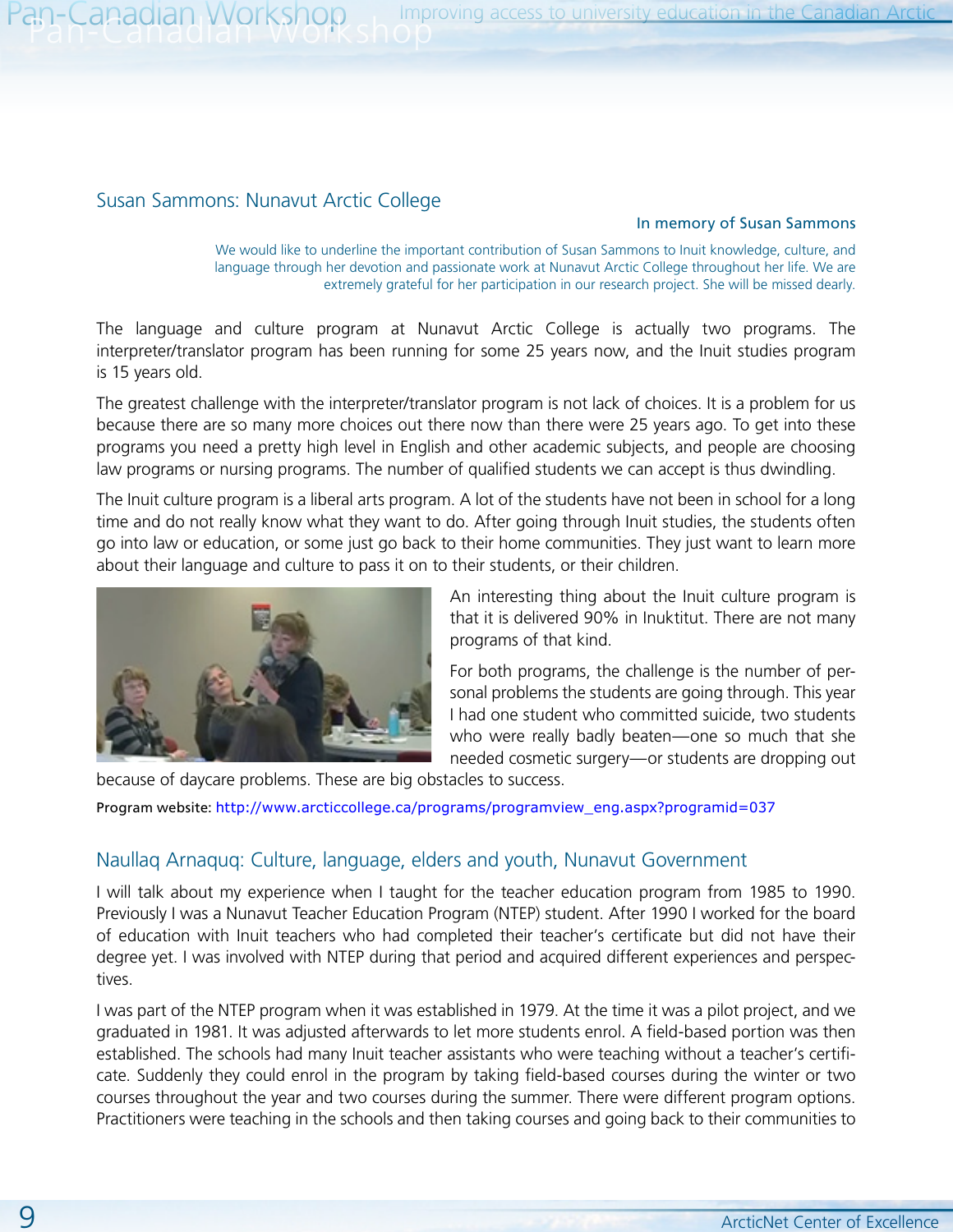teach. They were practising what they were learning. It really helped students not just to take theory but also to practise what they were learning.

NTEP programs over those years had ups and downs for various reasons: financial issues, housing, etc.

After the field-based portion of the program had been established, the Baffin Division Board of Education, working with NTEP, was able to free up the teacher assistants to take courses during the year. The schools were given substitute teacher funding, which greatly helped people who were able to take courses. Students did not have to stay away for a long time from their homes and families. In that respect, the field-based program was very effective.

In the 1990s, the Department of Education of the Northwest Territories established a community-based NTEP program that took the field-based program further. NTEP started to be offered in the community, and students no longer had to leave their communities. Pond Inlet graduated more teachers, as did Pangnirtung, Clyde River, Rankin Inlet, and all regions. That aspect was very effective because the program went out to the communities and students did not have to leave.

Those pilot projects were effective, as shown by a lot of documentation available, reports upon reports. The studies validated what was working, and what was not. They brought about some adjustments to the program.

Challenges include family and personal issues. Financial support has worked. When you put money in, it is bound to work. It helps to retain students.

In the master's program, those teachers who were already NTEP graduated. Being encouraged to take the master's program was another big step. Marketing is very important, and not just in the print media or on television. People must go out in the communities to promote the programs, and graduates should talk about the programs. The 21 graduates are role-models, not just for their families but also for the rest of the community where they live.

Many are now lawyers, doctors, scientists, engineers, and teachers, and many of their kids are entering those professions or something similar. In Nunavut, higher education was very limited and almost nonexistent when the college was established in 1985. Suddenly people thought they could take courses. "My cousin took it, my friend, I can do it too." That does make a big difference. If we do not establish a university in the North, there will always be fewer Inuit taking that opportunity.

When I went to McGill to complete my courses, it was a very isolating experience for me. I had never lived in a city, and my husband stayed at home in Iqaluit with my daughter. There was some system of support at the time because four other Inuit were taking courses at McGill, but the experience was very overwhelming for me. I had not traveled very much, and living in a city in an urban setting was very different. How can we expect students to function in urban settings if they have never lived in a city before and let alone on a budget? Now we have enough experience to know what kind of support is needed.

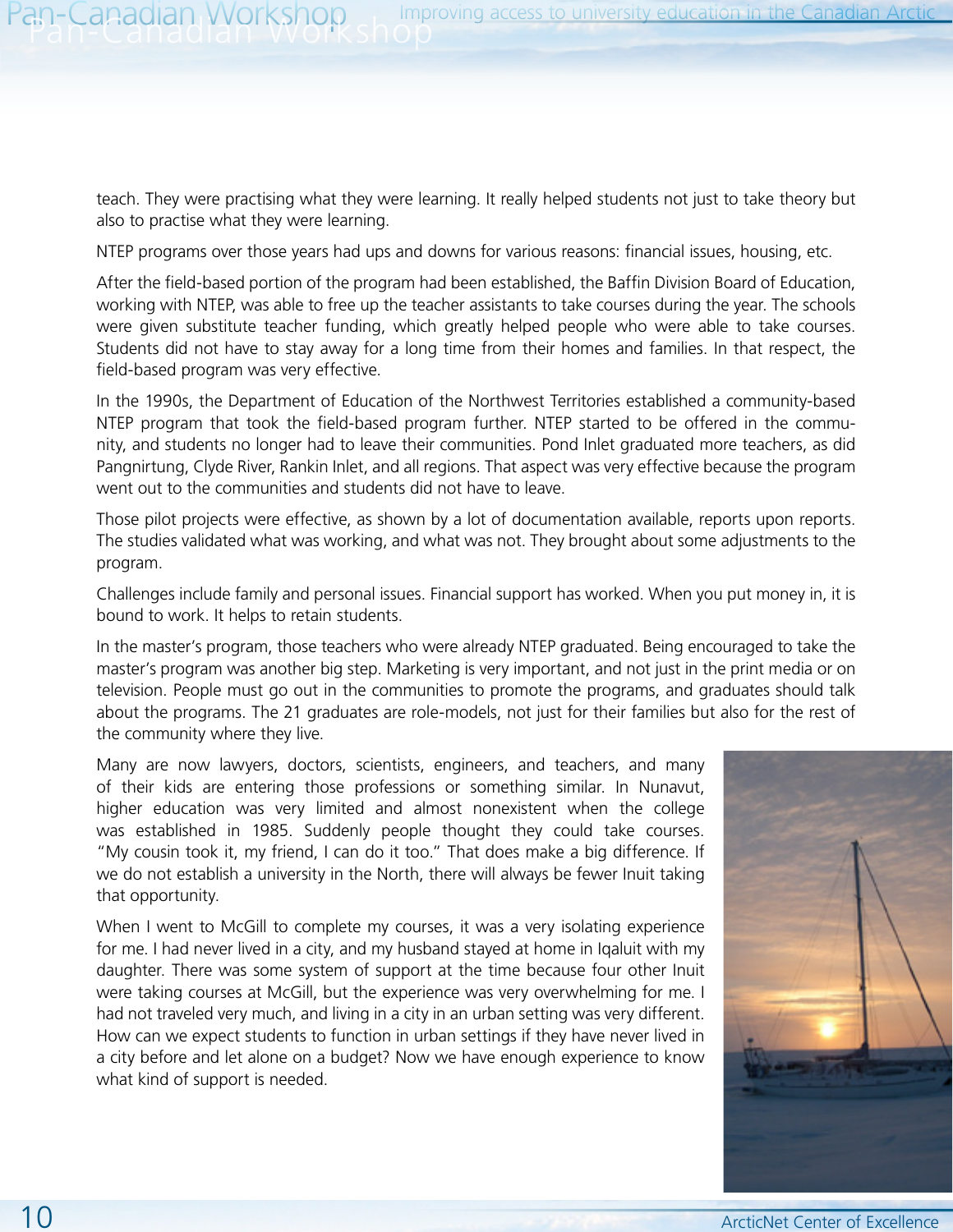#### Donna Lee-Smith: McGill First Nation and Inuit Education Program

McGill has been working with the Inuit for over 30 years. I first want to talk about what the Kativik School Board has been doing so well through their Teacher Training Program. The courses are all taught in Inuktitut, which is absolutely amazing. These courses are developed over a series of planning sessions in the North with two *Inuk* co-teachers. We develop the course together and listen to them to find out how we can make it suit the audience. They own the course and co-teach it. Everything I have to say in the classroom is translated, and the majority of the essays are written in Inuktitut. Those students who want to write in English may do so, and the co-instructors do the evaluations as well. This approach has been very successful, and the program has been a model for a very long time.

Pedagogically there are problems. The courses are taught over seven to eight days. Imagine a course that is taught over 13 weeks and that now has to be taught over seven or eight days. The coursework is very difficult for the instructors and is extremely difficult for the students.

The students are all part-time students, and they are full-time teachers. They are in the classroom and are getting tremendous teaching experience that they then bring into their courses, but it takes a long time to get the certificate. The certificate program that they are enrolled in right now leads to being allowed to teach in First Nation or Inuit schools. It does not lead to a general certification. Afterwards they can do a bachelor's degree and become a fully certified teacher, but I have never had a student from the Kativik School Board wanting to come down South and teach. So general certification is not a huge issue at this point.

Program website: <http://www.mcgill.ca/edu-dise/fnie/>

#### Ann Crawford: Akitisiraq Law School Society Program



Akitisiraq has been affiliated with Nunavut Arctic College, the University of Victoria, and the University of Ottawa. It has been developed and delivered through a society of legal professionals in the North who saw people working as co-workers, with legal capacities both inside and outside the legal system, who had the abilities and the skills but not the training to be lawyers. They felt that a professional program could be delivered in the North and that the students were capable of being successful lawyers. The profession had a duty to ensure that those people were given the access that they needed.

The first cohort of Akitisiraq students was admitted in the year

2000. It was designed as a 4-year program rather than as the 3-year program of law schools in the South. The Akitisiraq students tended not to be university graduates. Some had university experience, but admission was based on work and life experience. Most of them had families to support, so we had a very large extended group of families and kids who were involved in the program.

Most of the students were women. There were occasional exceptions. Some of them were RCMPsponsored, but most came straight as students. The facilities were all Nunavut Arctic College facilities. We had no permanent faculty. Our faculty came from Southern universities and colleges to teach at Akitisiraq.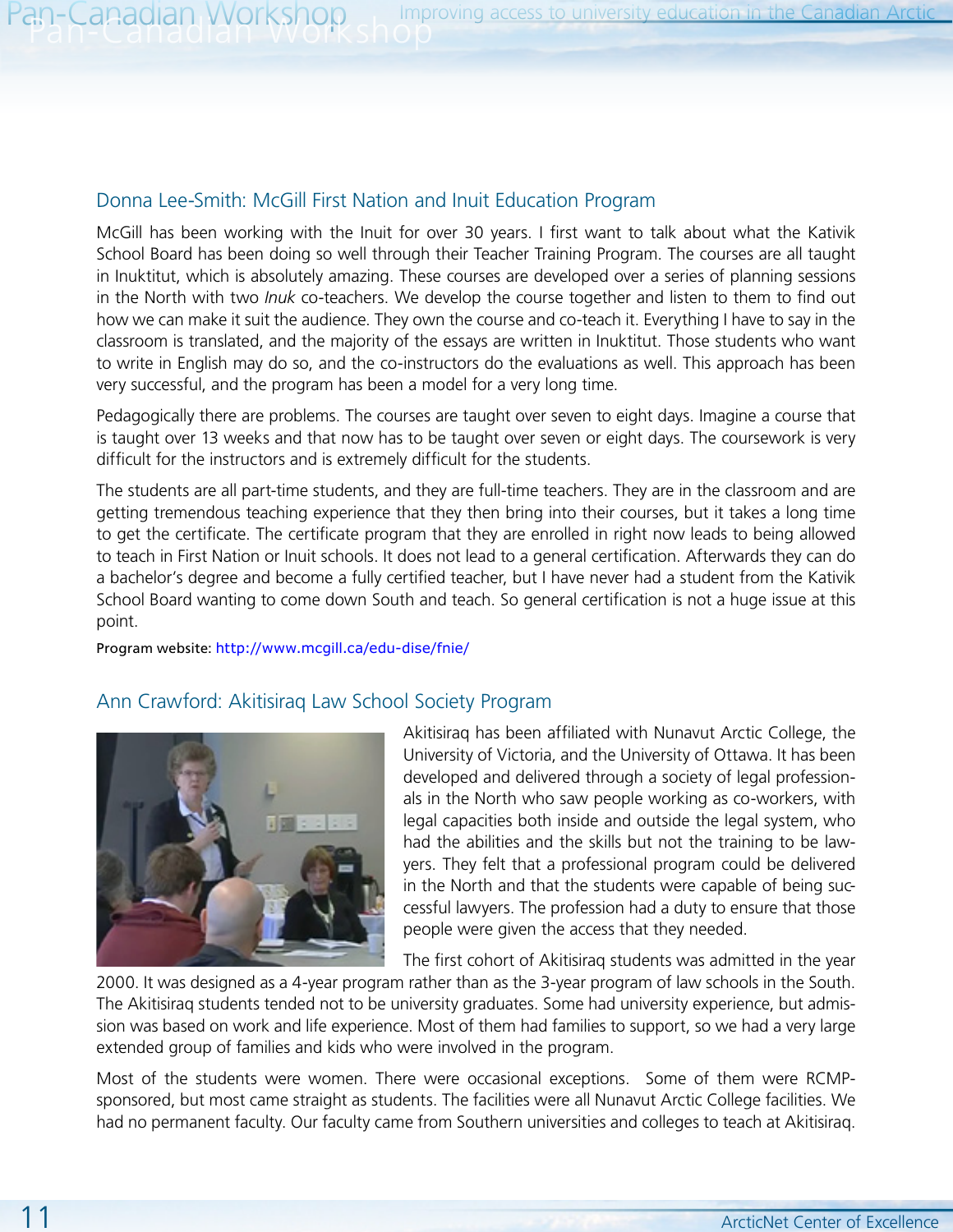There were 15 places in the original cohort. Of those, we had 11 graduates and 9 calls to the bar. Everybody is working in his or her profession. One is working outside the territory but with Nunavut cases.

The program has been widely accepted as very successful. At the time it was a fairly inspirational program for people in Nunavut to see young Nunaviamut who had earned professional qualifications. It had the benefit of an external test, the British Columbia bar admission of the University of Victoria. If you had passed the bar admission course, you passed the course (to see the report, visit the website: [http://www.](http://www.akitsiraq.ca/documents) [akitsiraq.ca/documents\)](http://www.akitsiraq.ca/documents).

Akitisiraq serves all Inuit regions, but most of the students are Nunavut-based. This program cannot run every year with, for example, the same program delivery. We made a proposal to the Government of Nunavut in 2009, and in 2010 they answered that they would not fund the program. Our federal funding went away because the federal government was not going to sponsor something that was not going to happen. We still exist as a society, and we are working to get funds and engage another cohort. It might be private funding. We are looking at different opportunities and just being persistent.

One area of satisfaction was to see our students demonstrating in front of everybody their ability to take up the challenge of the course. It took a lot of time and a lot of energy. There is a lot in a 4-year program. It is a big investment in your future and your choices. We were immensely proud of the capacity we saw in the students, which was effectively realized when they did graduate.

Our greatest disappointment was criticism based on credentialism, on admission qualifications rather than on the end product. People depreciated the program for its class size, or whatever it was that they wanted. The criticism continues today. Notwithstanding our grads and their careers, we continue to have people say: "Is that any good as a program?"

The question is one of priority. Do institutions, and people with money or making money-based decisions think it is what needs to be done?

#### Priscilla Campeau: World indigenous knowledge and research centre, Athabasca **University**

The centre itself is located in Edmonton and is 100% Aboriginal from our course writers and instructors to the people that we work with, such as First Nation colleges in Alberta. We are also involved with the University of the Arctic on the program development team. The centre itself handles the administration and academic arms of the university. We were created in 2001 to address the needs of Aboriginal learners. Alberta was our primary focus. At the moment we are working on a preliminary degree proposal and on indigenous degree studies that will be delivered by distance and online. The proposals involve 3 and 4 year degrees. The courses focus on Canada. We are trying to bring in some international content too, such as modern international models of indigenous governance.

We are a very small centre composed primarily of women. In 2003 we were lucky that the university believed in us enough to give us a position—our virtual elder in residence. That is how we got Maria Campbell. She really is the boss and we really have to watch out for her. She is constantly travelling and we are constantly catching up with her.

On the indigenous education side, we focus on public relations with community partners. In the Edmonton area, we do a bannock and a movie event once a month and a four-season speaker's series that features Aboriginal speakers who discuss what we think is relevant. We invite people into the centre to give a talk.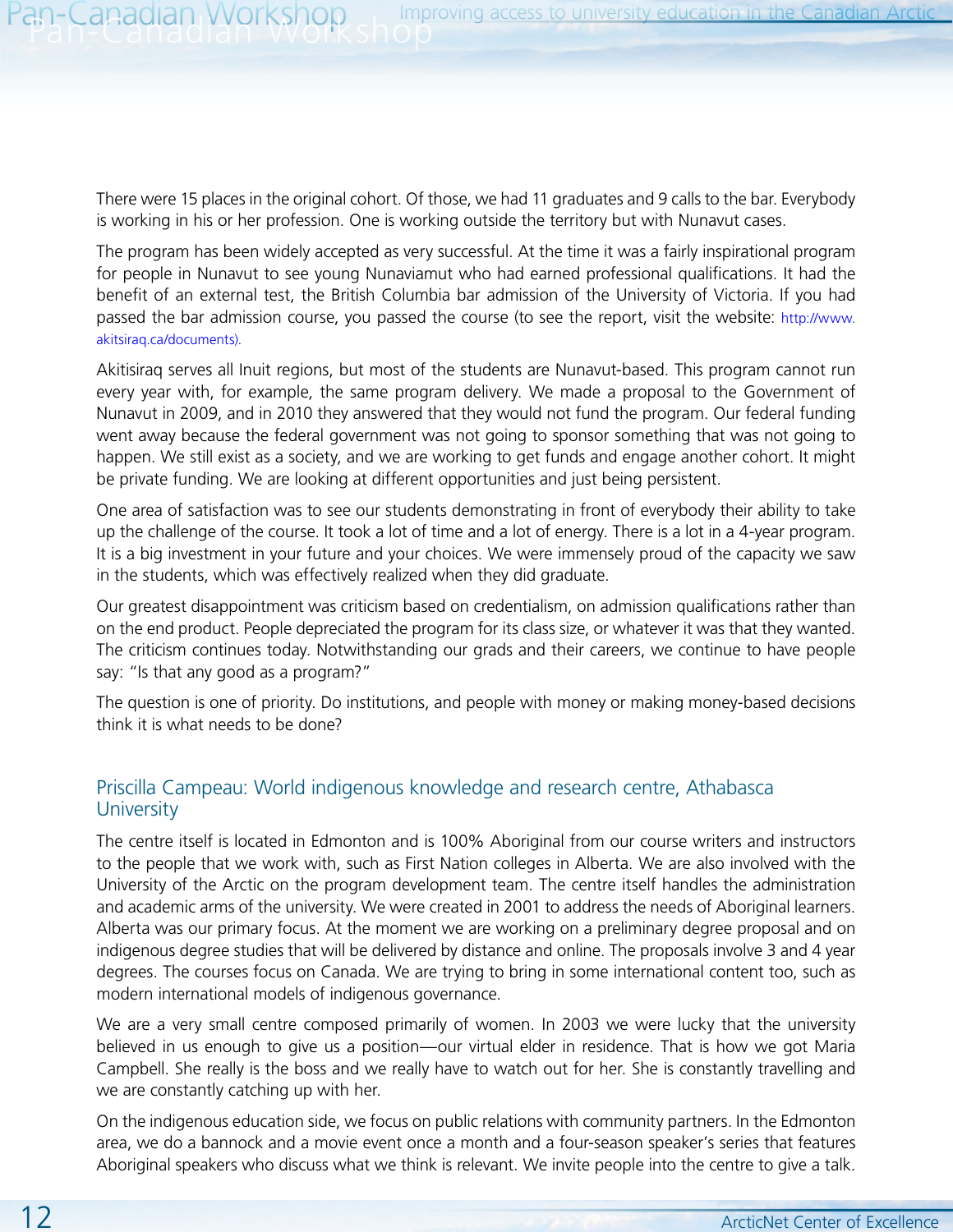Those are all the external people who come to the university. It is the same thing for the bannock, the movie event, and the chat with the public on the movie.

Maria told us that we should be even more present in the community. That will be our next adventure out in the Edmonton area.

We also have a project on communities: how to address their learning needs and giving them access to post-secondary education. We are working with community members on how to achieve that goal and how technologies would work for them. Rather than us going there and telling them what we think they need, we are asking them what they need, what they want us to do for them, and how we can facilitate learning in the community.

On the indigenous study side we work with Cree people, but we are also in preliminary talks with Nunavut Arctic College on what to offer in the North. That issue is our next focus.

Our greatest achievement is that we have just completed a grad course in indigenous knowledge and education. We were very lucky to find external stakeholders who had a vision of what they wanted for our Alberta teachers working in First Nation communities. In the space of 6 months, we created a grad course that involved traditional teaching from strategies. We had writers from each nation working with academics to develop an online course. Our online instructors are all indigenous too.

The typical student at Athabasca is 29 years old and is a female working outside her home. She is also the first person in her family who will ever get a university degree.

Our biggest challenge is funding. It is a challenge across the board for all universities and colleges.

Finally the centre works by consensus. We all have to agree on something if we are going to do it.

Website: <http://www2.athabascau.ca/indigenous/>

#### Maria Campbell: World indigenous knowledge and research centre, Athabasca University

Two things we do are really important. One is the elder's role in making sure that within the centre we constantly look at our work and constantly remind ourselves that we have to be grounded in the place we come from. The other is the grounding of the curriculum in our own language. We need to have discussions about our language. The elders and I really believe that speaking the language is not enough. We must think about where that language is grounded and be able to have a lot of discussion about the work we are doing and how we are interpreting it from our own perspective and worldview.

I work with elders in the communities. One of the real concerns is writing. Our students have a lot of difficulties.

Something that happens with our students in the South is that they just pass from one grade to another. By the time they hit university they have no real skills, they cannot write very well, they do not have good analytical skills, and they have to compete with everybody else in the classroom. Usually, they are passed on to the next level even though they are not prepared.

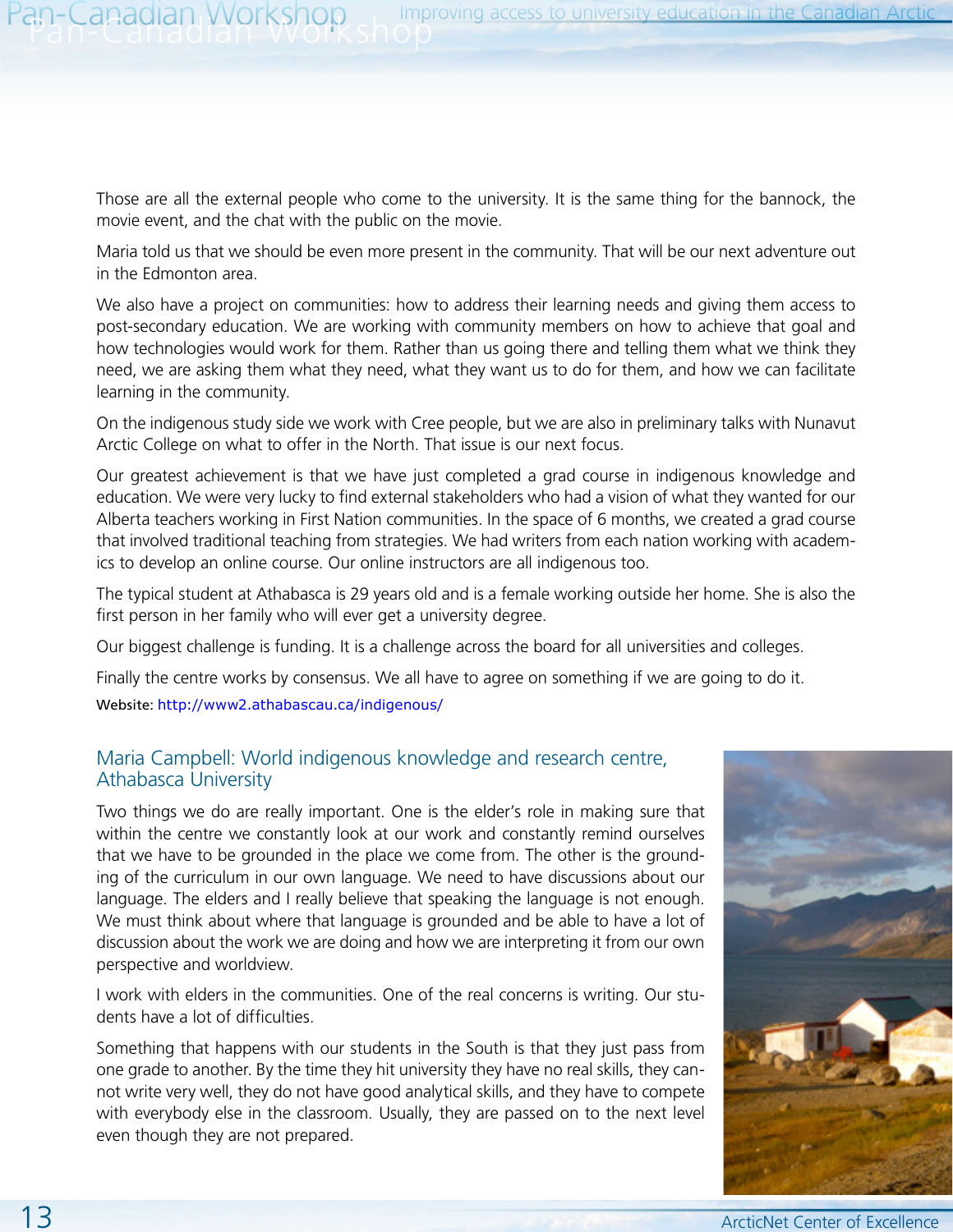When we talk about supporting our students, we must make sure that they are prepared before they leave. They have enough problems when they go to university without taking any more problems with them.

Website: <http://www2.athabascau.ca/indigenous/>

#### Wayne McElroy: Kativik School Board

Our programs seem to be very different from the others that I have heard about. The financial concerns are not our biggest concerns because of the James Bay Agreement. We have programs that have evolved since a long time ago and we provide a lot of services of different kinds.

First of all, our school system is really different. There is only secondary 5, which means Grade 11, and then there is CEGEP. CEGEP is a place where students are supposed to figure out what they want to do before they actually go to university. In itself it is supposed to be a preparation stage for university. But the way things are going and what the government has done over the years is really structured. People must know what they want to do and make choices very quickly.

The first step we do is to go to secondary 5 schools in the North and recruit students who are ready to pass to see what their aspirations are and what will be offered them before they go down South, if they want to continue their education. We tell them which programs are available.

In the schools in Northern Quebec, students are usually very strong in Inuktitut because they continue after their first three years of school, which are totally in Inuktitut, to have Inuktitut classes. After the first three years, they choose between English and French. The objective is that they will learn Inuktitut throughout their education and the second language of their choice, and they graduate from there. We give a language test at secondary 5 to see whether they are proficient enough in English or French to go on to post-secondary education. They do not write the same kind of exams as the Southern students, so we do not really know whether they are at the same academic level as the students in the South. We have a norm. Over the years we have known what level of proficiency they need to benefit from further education. If they are below that norm, we recommend further upgrading if they are still interested in post-secondary studies.

Then they come down South, where we have an orientation program during the first two weeks. We have agreements with John Abbott College and CEGEP Marie-Victorin to ensure that our students have the first choice of courses that they want and are never restricted because the courses have been filled with too many students.

The last three or four years, there has been a program called "pathways" where students can take any programs they want, even in sciences and technology. Right from the beginning, they will get the prerequisites for the course. We have a very good relationship with the institutions.

As soon as the students arrive, we have dormitories available for them. If they continue their studies, we have apartments provided for them, they are given allowances, and we provide continual financial support and/or personal support and guidance all along the way. Gradually with assistance they get used to it and stay there. They get more independent and go on to university.

We had Inuktitut once and we are looking for it now at the CEGEP level. It is mandatory at the CEGEP level to have a second-language course.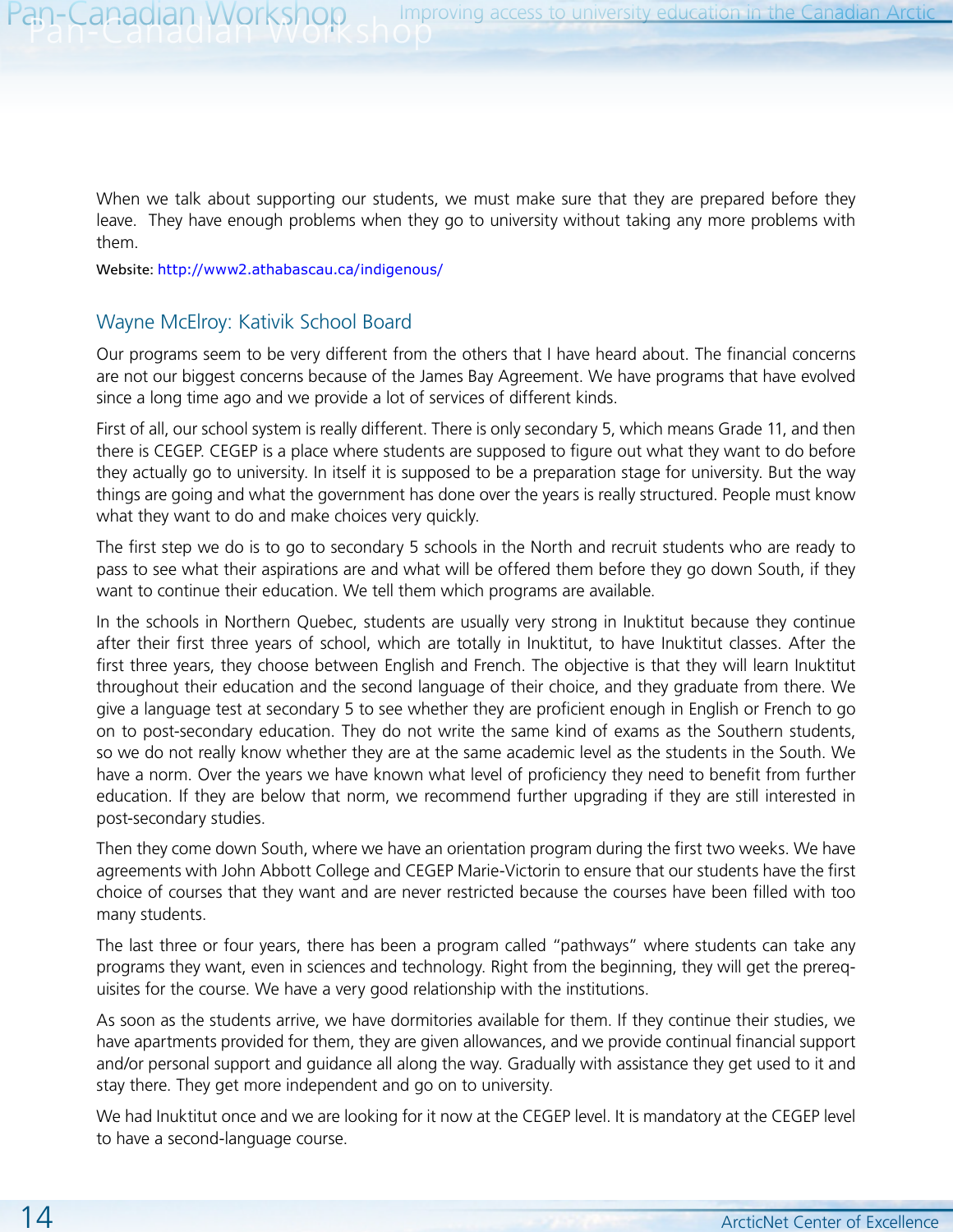Student activities are organized for our students down there, so that they can get together.

We lose about 50% of our students after the first year, and sometimes more. But we do have graduates. We have a graduation ceremony every year. I think it is because of the support system we have for them. When I was a teacher up North, a long time ago, they did not have that sort of system and there were no graduates from university. I have to admit that the system is not perfect. We evolve as much as we can to



get more students interested in mathematics, sciences, and technology. Those subjects are required by so many careers that are available to students in Northern Quebec now. The difficulty is that it just seems too overwhelming to get into those areas.

The biggest challenge is academic readiness. Our students come from very small communities that sometimes have only one or two students in secondary 5. It is a lot to ask someone to come down South and adapt to the many things they have to when they come here.

Our English students are immersed in the regular classrooms at CEGEP during the first semester but not our French students. French is very weak when they get to secondary 5 and they cannot go straight into regular CEGEP classes. A year of sheltered course is provided just to our Inuit students together before they go into the regular classes.

French is a big challenge, bigger than English. English is widespread in all of Nunavik, and even our French students speak English. Some students come to Marie-Victorin and switch to John Abbott after a while because they learn three languages rather than two and they become very good students that way.

So the biggest challenge is academic readiness. It begins before post-secondary education and the challenge is for the regular sector. By the time our students come, we try to support them but some areas really need improvement.

Program website: <http://www.kativik.qc.ca/fr/frontpage>

#### Maria Wilson: Inuit Tapiriit Kanatami

ITK is the national Inuit organization that represents Inuit across Canada. We work on many national issues with education being one of ITK's key priorities. We have many success stories one of which being our partnership with the Aboriginal Learning Knowledge Centre (ABLKC) of the Canadian Council on Learning (CCL). Unfortunately, the funding for CCL was not renewed and the ABLKC closed its operation in 2009. CCL currently operates as a private organization. One of key achievements when working with ABLKC was the creation by Aboriginal educators from across the country of lifelong learning models for the Inuit, Métis and First Nations. The models are available on the CCL website [www.ccl-cca.ca](http://www.ccl-cca.ca). They show a holistic approach to learning from the Aboriginal perspective: our life is a learning path from life to death. The Inuit model, for example, uses a throwing blanket as a background. It is also interactive and can be used as a means to measuring performance which can be applied to any level at any stage of learning.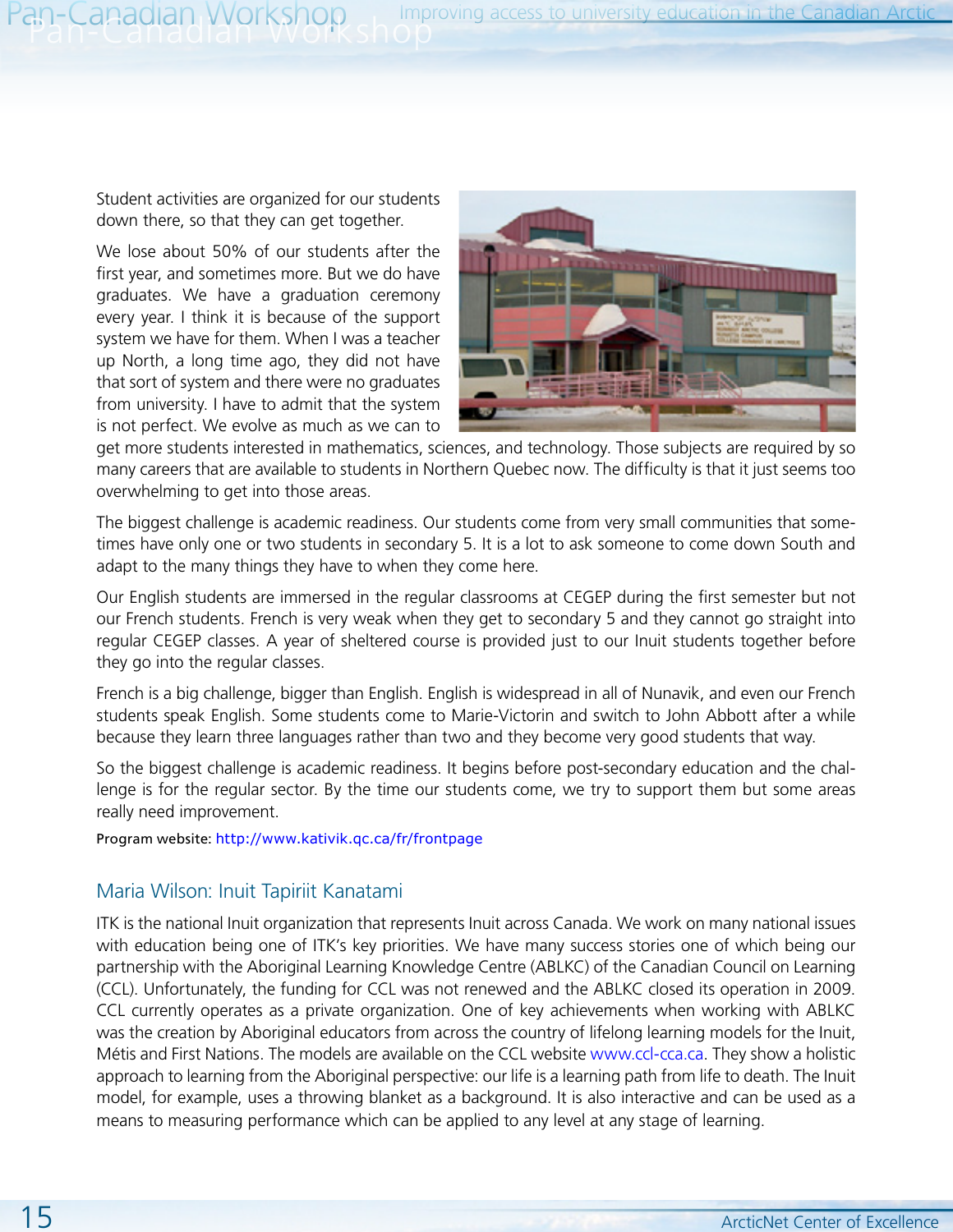Another success is the National Inuit Education Strategy which will be released in the near future. The Strategy aims to improve the learning outcomes from ECD to K-12 and post-secondary education. Inuit education is spread across two territories and two provinces. The National Committee on Inuit Education



is made up of the territorial and provincial governments as well as the federal government and regional Inuit land claim organizations, also including the Kativik School Board, Pauktutiit and the National Inuit Youth Council. We hope once the Strategy is launched key stakeholders will remain committed and work with us on its implementation.



Education and learning outcomes are closely related to the overall well-being of Inuit communities. For example, to develop the Inuit workforce organizations working in the communities have to deal with the shortfalls of the education systems. In order to be job ready, most people need upgrading such basic skills as math, reading and writing in English. Ideally, any high school graduate in the north should be able to pursue a specific professional training or go to a college or university without requiring any further academic upgrading but currently, the system is failing us.



Overall, a general shift seems to be occurring as more and more attention is paid to Aboriginal education and there is a growing interest to the issues and challenges we face. More educational institutions are becoming interested in attracting Aboriginal students, for example, there is an Aboriginal Education Council at the University of Ottawa that aims to create an attractive and friendly environment not only for Inuit, First Nations and Métis students but for the Aboriginal academics, as well. The Council of Ministers of Education of Canada (CMEC) just had a meeting last week in Toronto

during which there was a special session with the leaders of the National Aboriginal Organizations. Also, there is the provincial and territorial Aboriginal Affairs Ministers Working Group on Education that is working on regional and national priorities in Aboriginal education.

It is hoped that all the work that has been done to date and the ongoing efforts and activities will bring positive practical results in the near future.

CCA website: <http://www.ccl-cca.ca/ccl/Reports/RedefiningSuccessInAboriginalLearning.html>

#### Morley Hanson: Nunavut Sivuniksavut

The Nunavut Sivuniksavut is not an institution; it is a non-profit organization governed by its own board of director and by a small handful of staff operates per year by year funds are raised from a variety of sources. We bring that about 22 students each year from communities across Nunavut that we hope to increase to 26 next year. That will be a big step for us. We are very small and we grow very slowly but we change very quickly. There are a lot of pieces that make the program work and if you take out one of these pieces it would not work. One of the key ones it is a program of academic studies accredited by the Algonquin College, but the courses there are not designed by a top-down institution saying that this the courses that people should learn. The courses are developed by the ground-up through an interactive process with the students. It is almost like a continuous research and action program for years and years. We reinvent the wheel every year, we learn from experiences, but the program does change from year to year and now it is far away from the beginning.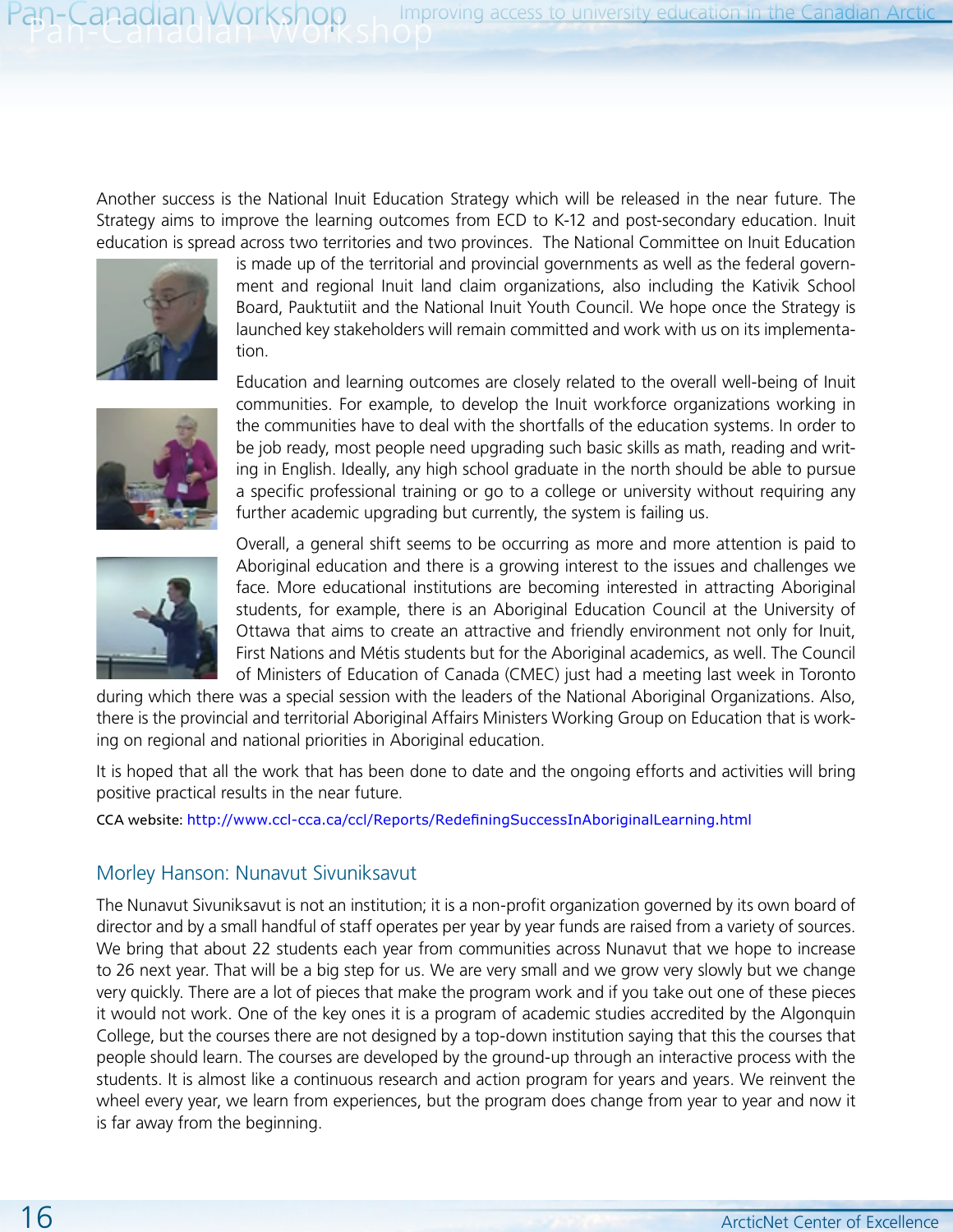Most of the study focuses on Inuit history from an Inuit perspective. Not individual history but a larger picture with the relationship of Inuit with the rest of Canada and the world. We organically develop program and I think the key is to respond to the needs of Inuit students. Nobody decides what they are needed it's been a concern with the students what is in the courses and what the students implicitly or sometimes explicitly are after. That is one of the keys that make it works.

Because we are not an institution we have the freedom to change and adapt and design as we see fit at any point in time. So that is the overall view of study for the first year that is operating for a number of years. The focus is Inuit history, focusing on details like land claims agreement, the political relationship between Inuit and the rest of Canada and the courses are delivered in English and Inuktitut as well and students learn a lot of cultural performing skills. They can become cultural ambassadors.

In terms of the relevance of building something coming from a ground-up, the students can respond to, that is where we see people's commitment to it. The students don't come to NS to get a piece of paper at the end. The certificate at the end has little relevance. They don't come to pass certain courses. They simply come to learn because somebody told them that it is a good experience. Even while they are there this is the learning that counts not what mark they get in one course. That is almost an attraction sometimes in the actual learning that is going on.

On the 22 students there are 2 or 3 or 4 that will leave in any given year because of the course contents or they don't know what they are doing there. That speaks to the relevance of their post-secondary studies. We may handle topics, subjects, material, information, and concepts that are close to the post-secondary level, but the students' ability to work at that level with their own academic skills is very limited, for the most part. Our biggest challenge is to design pedagogy that will as quickly as possible bring them up to a more acceptable level.

NS also offer a second-year program, which is a combination of our own courses and university courses. Instructors come here from outside and deliver a university-credited course. Other people come in and we

have students go to the university to take courses and we offer some on our own. We seem to work best when we have outside instructors and we play a supporting role because often the three hours they might spend in class will take us six hours. It is still work in progress even though we have tried it several times. A lot of great learning went on but as a structured program it did not work all that well. We are still trying to fine-tune and to find the pieces that will work. We will find them by listening to the students and watching them.

In terms of readiness, we had somebody from Trent University phone us to find out what they could do to support students at the university. We have had different students go there and try out some programs from time to time. Unless you are sure they have the ability to take on the academic content, you should not accept them. You are setting them up for failure, and failure does not do anybody any good. So that is one of the challenges.

Program website: <http://www.nstraining.ca/index.php>

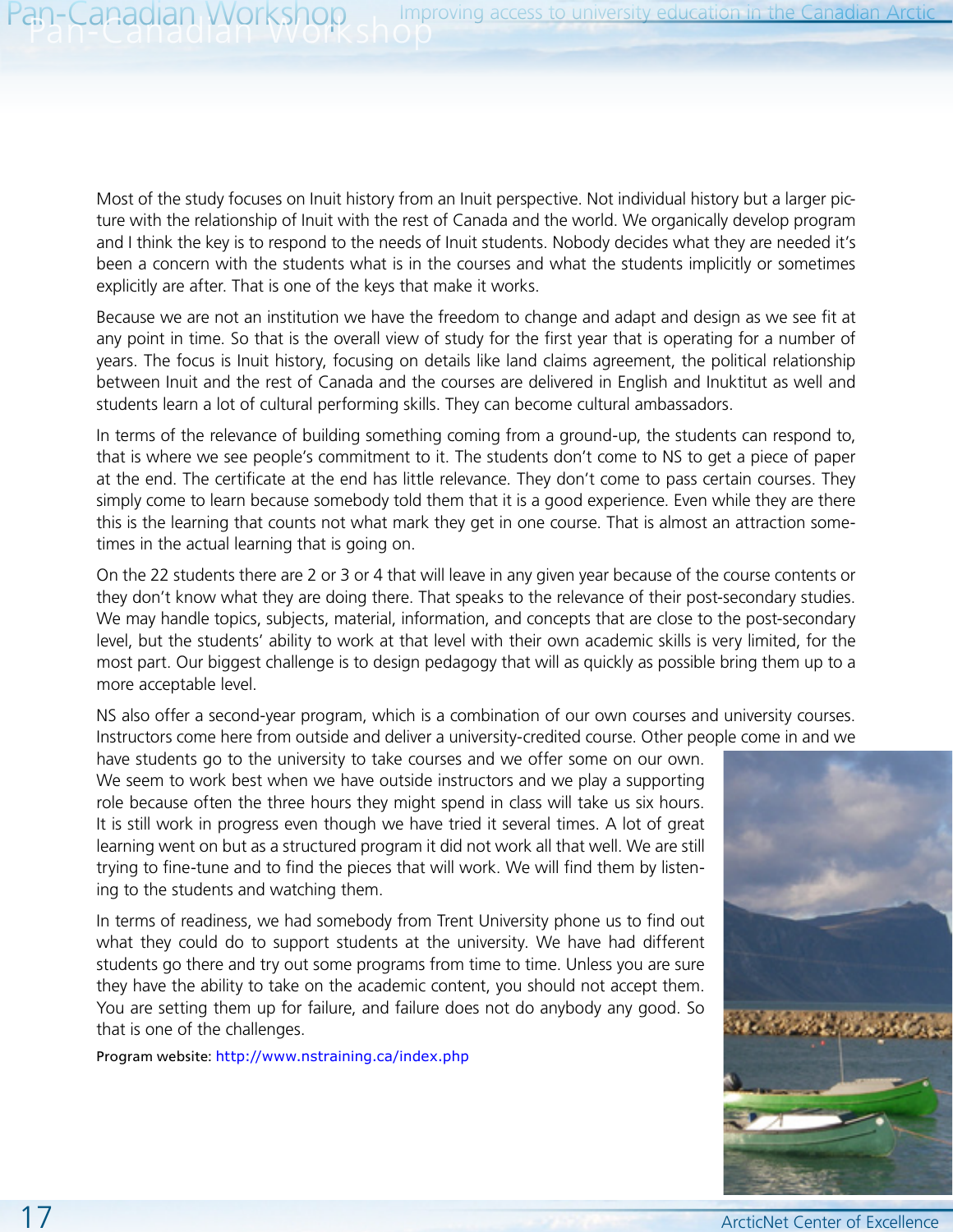#### Sandra Inutiq: Office of the Language Commission, Nunavut Government

I have four post-secondary experiences. I attended Carleton for a year and a half, until I found out I owed Revenue Canada money because of how our student funding system is set up. It is seen as a salary. I was a single parent attending Carleton. The support system that was here was excellent, as stated by the students. The support for development of writing skills was so helpful, not only the skills, but also the confidence building, the fact that you can succeed in a university environment. Also, the Aboriginal lounge was really safe, even in this university, especially when you finally found it after going through the maze of tunnels in Carleton. It provided a sense of your own space and other Aboriginal students to talk with. There was a Cree from Great Whale. We used to tease each other because we were enemies way back.

You need to have *nallinirq*, a sense of compassion and empathy for the students and the institution maybe institution is not the right word—to be successful. The Nunavut Sivuniksavut and Akitisiraq Law School are both community-driven projects. There is a sense of ownership by Inuit in those programs, not just by Inuit but also by the community. Those two programs had that support system in common. People really did care and that does not happen a lot for our students. The fact that many graduated from NS and the Akitisiraq Law Program shows the *nallinirq* of those programs.

Akitisiraq was set up with more assignments and essays and fewer exams. It allowed your writing skills to develop. It was spaced out a bit, by an extra year, so that you could phase into it slowly and then it sped up very quickly. For the Akitisiraq program, we had a salary; many of the students were working already. Six of my group had mortgages. Almost all, except two students, had families. For post-secondary programs, you are going to have families, children, and working people. The salary base was one less thing to worry about.

The biggest thing that made it successful was having an elder. We had an elder who taught us Inuit Law and Inuktitut, and he was also there to listen to us if we needed an ear and guidance. We would have discussions about Inuit Law after class. One time, one of the students and I would walk home after class. We were discussing as usual, after the Inuit Law course. What did this mean, how did this translate into the current legal system, could it work? We thought, "Wouldn't it be awesome if all the students from here would have the opportunity to experience what we are experiencing, not only to instill confidence in who we are in the systems that are ours. "So," we thought, "why don't we create a university?" So we created a society that we are looking into. We are just about to raise funds. We wish to create a university from scratch that is inspired by Inuit knowledge and by the Arctic, whose programs are relevant to where we are

and that acknowledges who we are and how the courses are developed, and the vision that it has. The society that we created is Illirtarvik.

I wanted to mention as well what Fiona Walton mentioned about the master's program: how they do not take it into the community. We also have to recognize the systemic barriers. Once we graduate students, there is a real sense that, for a lot of Akitisiraq programs, we are not really welcomed into the legal profession. When people criticize



about how many people are actually practicing law, you also need to discuss why that is. When I passed the bar exam, I went into a division in the government that had 7 lawyers. They were all male—no offence to the men here. All except one were over 50. They were, for the most part, stuck in time in terms of how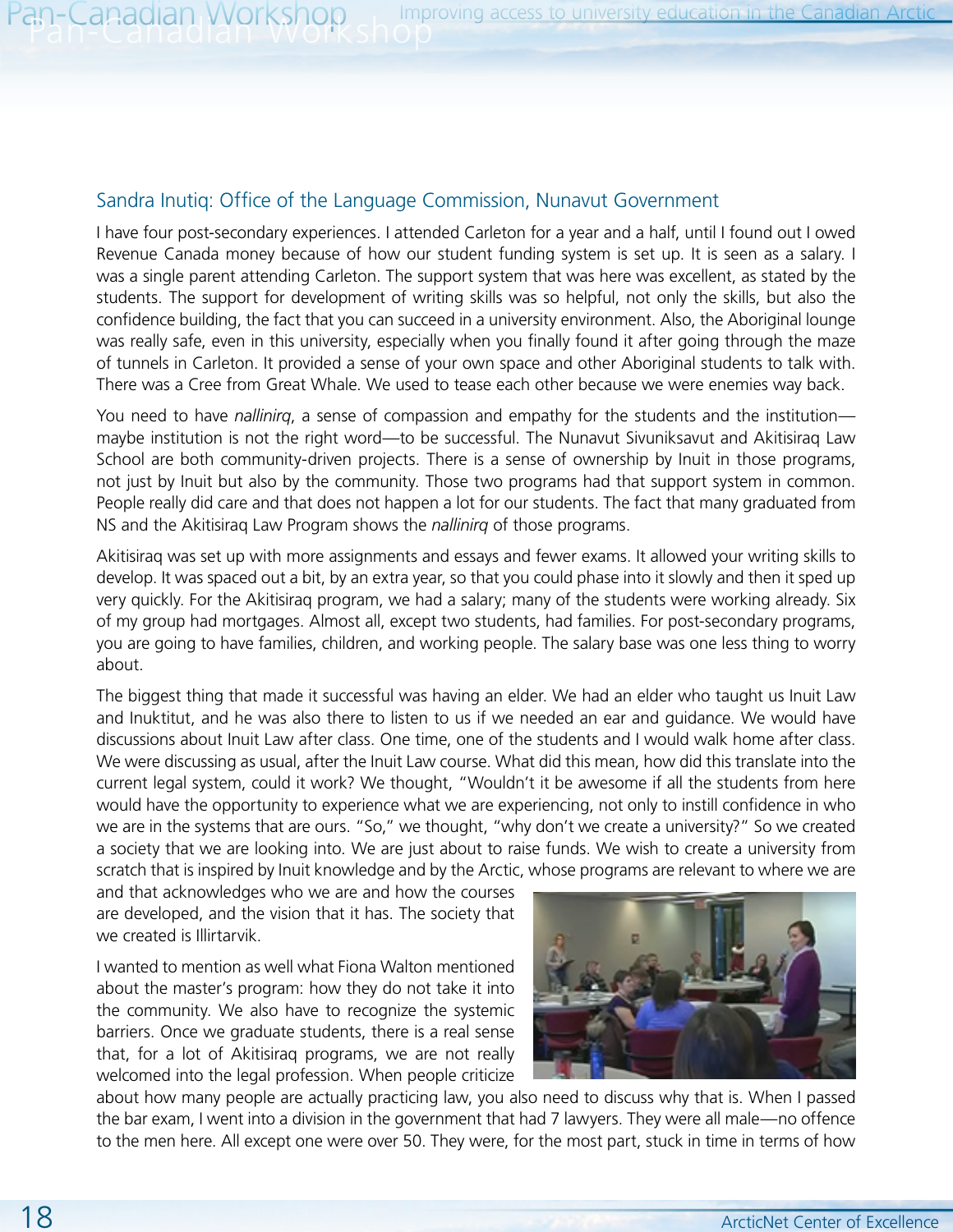they viewed the law and how they viewed women in society. That was tough. I am not telling you this for you to feel sorry for me. I survived, but that was the reality. Once we graduate our students, that is what they are entering. A friend from Greenland told me that if you are going to have a plan to further educate Inuit you also need to make sure that the system is in place for them to go back.

#### Lindsay Sowdluapik: Studies Coordinator, University of the Arctic

I am the University Studies Coordinator at Nunavut Arctic College. This is a new job that was created last September. The summer before, I had finished my Master's in Indigenous Governance at the University of Victoria and before that I had done an undergraduate degree at Queen's University in Sociology.

The main point of my job is to expand university options for Inuit in Nunavut in their communities and across the territory. That means a couple of different things. One is building university partnerships, so we met with Athabasca to talk about making a Bachelor's of Arts, a general studies degree, because we do need more options in Inuit studies and having it online. In Nunavut, we can offer a land-based course taught by elders in Inuktitut. We were thinking about how we could do university in our way, because that is one way to build partnerships.

Another way is to take existing courses and teach them at the college and give more options. I am teaching a University of the Arctic course right now, online across Nunavut. We have 27 students in 5 communities, and they are taking a first-year introductory course on the circumpolar world. It has been going very well. It is very busy because there are a lot of challenges in terms of Internet access and everybody is working full-time or is a full-time student. There have been a lot of time management challenges that way. Overall, it is a good way to give people university credits or to give them an idea of what level the reading and writing is at. Another way is taking a developmental approach: having more essays than exams, and giving people options for re-writes and having tutors.

The most successful part of the job, even though it is very new, is that we are making a time and a place to talk about university and to talk about what we want and how we can do it, at home on our own.

The biggest challenge is that bits and pieces are happening but they are not cohesive. A lot of people are working in different areas that are not working together as much as they could be.

We need to think about radically changing, or understanding, education in Nunavut right from public schools to home schools and to land-based education and thinking what can we do, rather than bringing systems in. What can we make for ourselves? Do we have to go with what we have right now or can we do something else?.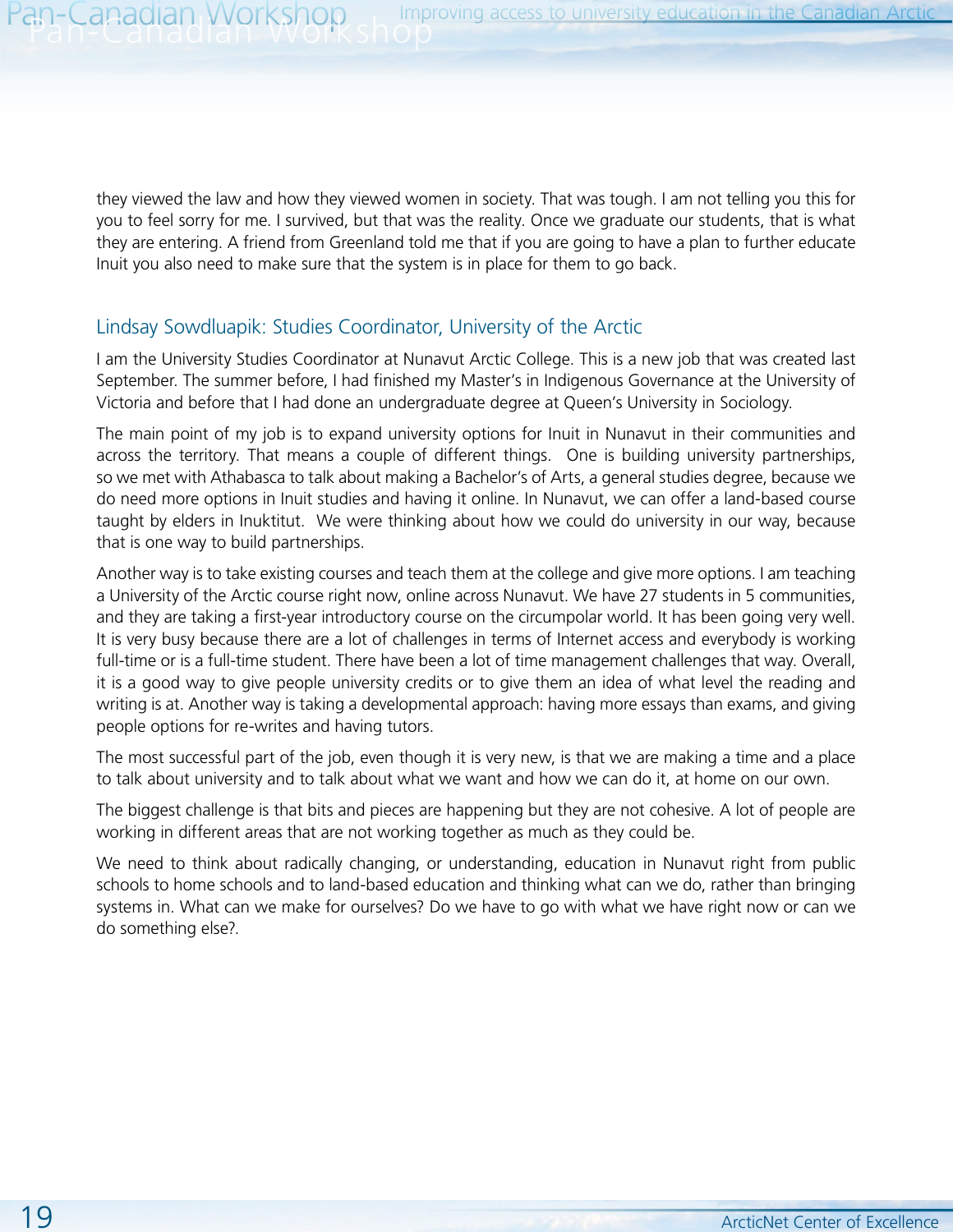# Students experiences

As participants at the workshop, the students shared their own experiences in different post-secondary programs. They brought their point of view about the programs they took and got involved with, but they also presented their vision of where they succeeded and their personal challenges and failures.

#### Joseph Flowers: McGill University

I am a student at McGill University. I have been a student several times in post-secondary education. I went to John Abbott College in Montreal in 1998. I started in CEGEP in 1998 in an English college. For those of you who do not know what the CEGEP system is, it is somewhere between high school and university, it is two years of pre-university education that you get before you go off to university. After I did CEGEP, I went to cooking school. I applied to McGill, Concordia, and a culinary institute and I got accepted into all three. I chose to go to cooking school.

I should also mention that I recently had the opportunity to participate in the Jane Glasscow Arctic Fellowship Program, which is a program for Arctic people from all across Canada from Labrador to the Yukon. Every fellow looks at a policy issue that affects the Arctic. [\(http://www.gordonfn.org/CdnNorth\\_ArcticVoicesFellowship.cfm\)](http://www.gordonfn.org/CdnNorth_ArcticVoicesFellowship.cfm)

After graduating from culinary school, I went back home to Kuujjuaq, where I am from. I am from Kuujjuaq and I am from Goose Bay, Labrador. I went back to Kuujjuaq but I realized the restaurant industry in Montreal was much more enticing. I decided to go back there.

After some time cooking in Montreal, I decided that I wanted to do something else. I got a Bachelor's degree in Linguistics from McGill and now I am in my third year of Law School at McGill.

The two questions were what really worked well and what challenges still exist. I am speaking from a student's perspective. My proposal is to look at these sponsorship programs that the Kativik School Board provides to post-secondary students, such as myself and lots of students that I know. So I am also working on that project right now. I have just finished developing my interview plan that I will be bringing to students to ask them about their experience and their concerns about the support they receive from the school board. My perspective comes directly from the user end of the support that we get as students here.

One success is that KSB has a program for bringing students from Nunavik to adapt to Montreal. It is an ongoing thing for the first year of CEGEP. There is a college preparatory program, which is a couple of

weeks before the actual time that school starts, and people come down and actually participate in a sort of mock college class where you do college-level reading and oral presentations. It is like



a CEGEP class and you get familiar with the level of study that is expected of you. That was very helpful for me when I first came down. Montreal was a new place, and the school had five thousand students. That was really intimidating to



me. When I first came down, that was very challenging. The school board is doing a very good job in terms of developing that program and helping students to adapt.

One of the challenges that needs to be addressed, and this is my experience, is that it is hard to be treated as an individual who has individual goals and aspirations.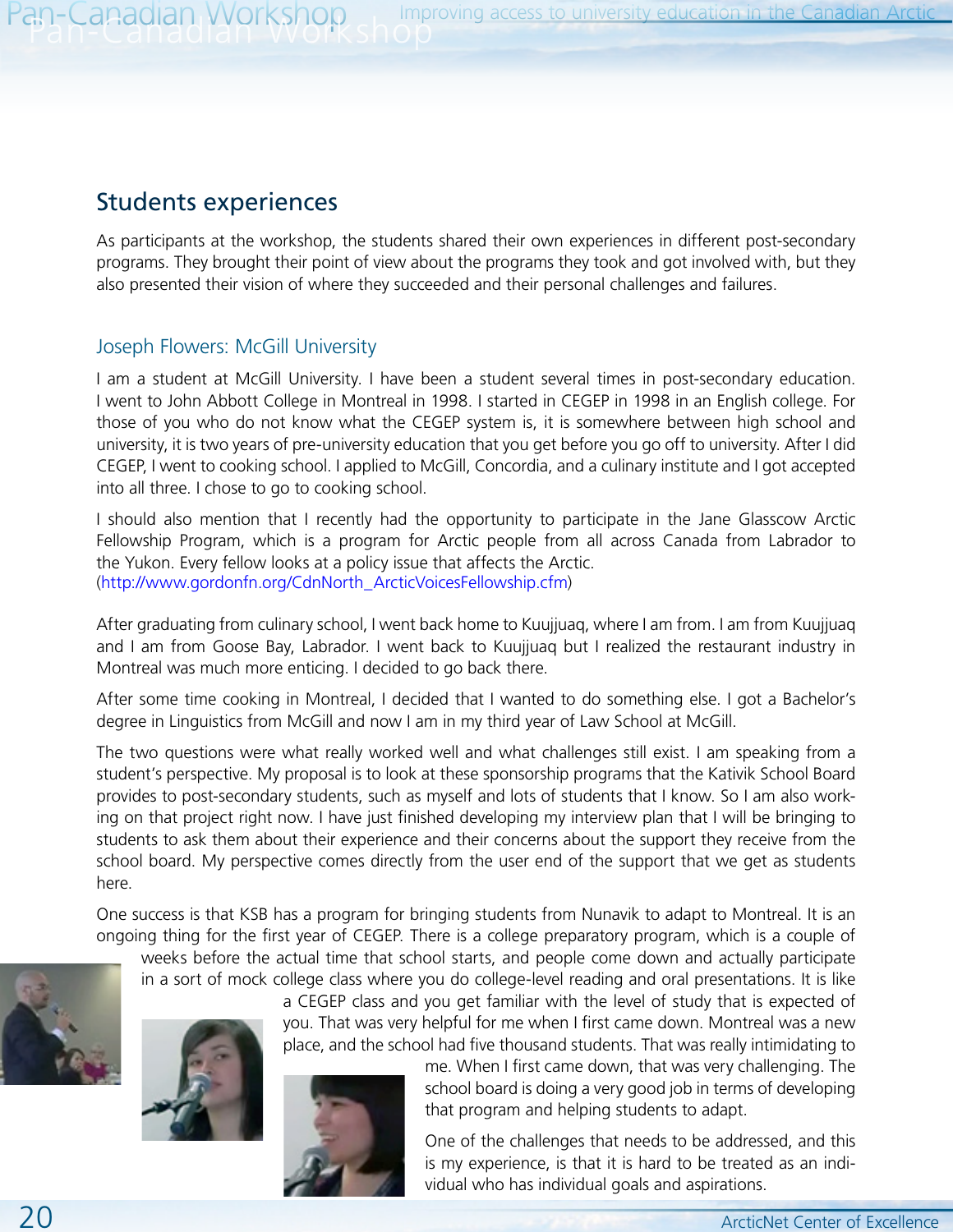#### Teevi McKay: Carleton University

I graduated from Nunavut Sivuniksavut and that was the best experience I have ever had. Learning about my culture and heritage, just knowing where I am from and my identity, really helped me to succeed and know where I fit into society and that helped me with university. I tried university five years ago and I did not do well. I was not mature enough. But I think that experience is helping me because I can see where the gaps were when I did not do well during that time. One ingredient for success is academic readiness. Nunavut Sivuniksavut is doing a great job with orientation because that is one of the biggest challenges that students face, just being orientated to the city. Just being thrown into the city when you are from the North is really difficult. That is one of the main things, just orientation to the university, just learning how to do research and so on, just knowing the services that are available for students to be successful.

#### Pam Gross: Carleton University

I have had a long journey to where I am right now. It started off at Red Deer College upgrading and coming from the North and moving around a lot. My education was all over the place. One of my biggest struggles was with English. Now, I really enjoy English, and I actually like essay writing. It is kind of one of those things. I have grown from going to school for a number of years.

My biggest challenge during the upgrading program was my being far from home. I was in Red Deer, getting into city life even though it has only a hundred thousand people, but it was still pretty big coming from a town of three thousand people. I grew to get used to that and I got accepted to the Nunavut Sivuniksavut program for the first year. I wanted to learn more about my culture and where I come from. I grew up in the Northwest Territories and Nunavut but I spent high school, like junior high, in the Northwest Territories.

I gained a lot from the experience because of Murray and Morley (instructors). It was kind of just them for the first year and then Jackie Price came on board. Having them there and having our other classmates with us was a big thing because we all became like family.

It was challenging because there were seven of us to begin with and there were three of us in the end. We had a lot of growing together. We were in different programs because there was only one course where we could take our own thing together. It was hard to manage the night time, going to school from seven

to ten. Having school during the day and time management was the biggest thing that year.

After that year, I came here and got accepted to the Aboriginal Enriched Support Program. The program that Carleton offers for Aboriginal students and other students who want to get into post-secondary helped me immensely. There were eleven of us in my AESP program. We became very close. It was much like NS. I was the only *Inuk* in the program that year.

The biggest challenges would be funding. Living off seven hundred dollars a month is kind of hard and so is being away from family.



http://fedcan.ca/content/fr/10/Carleton.html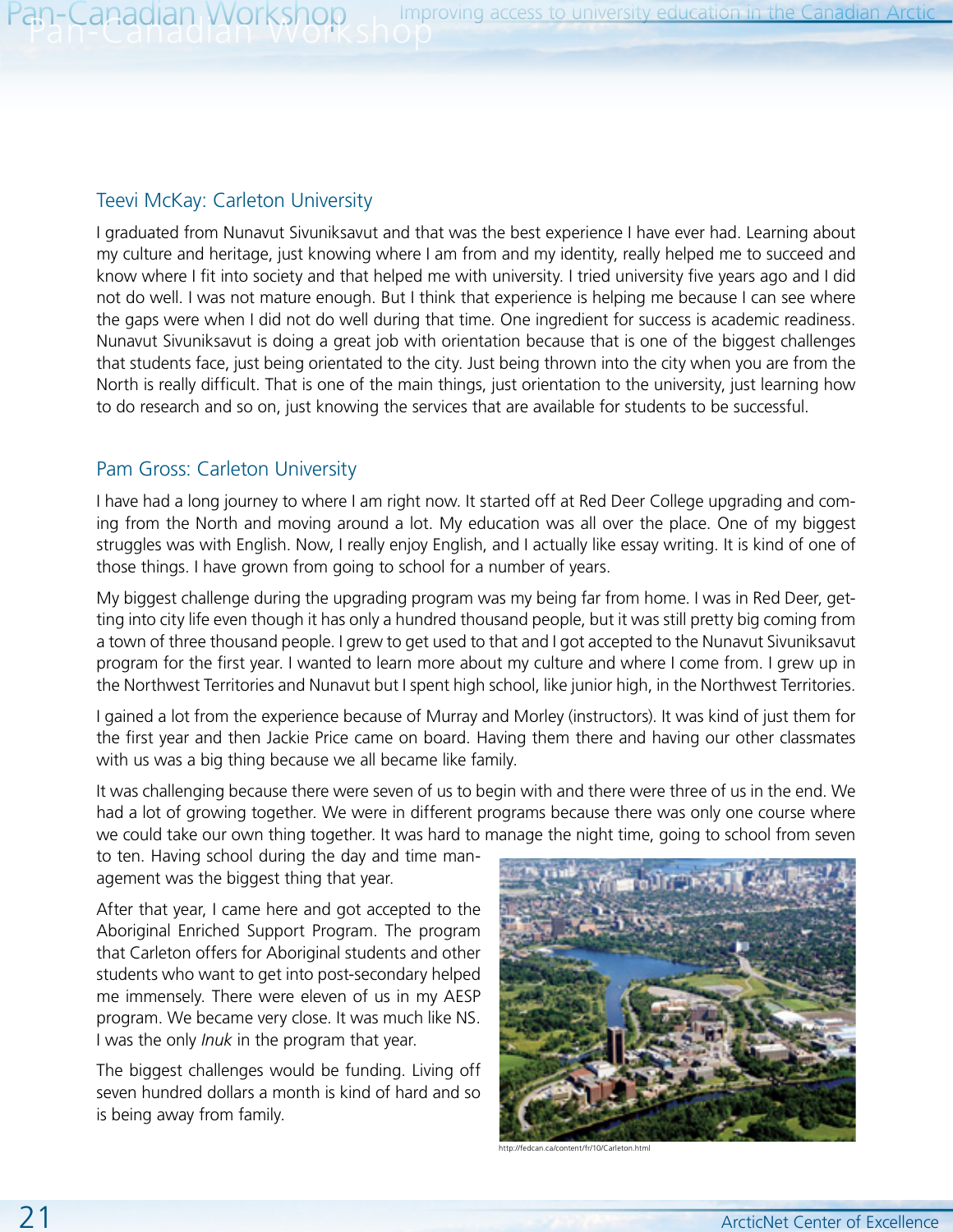#### Ceporah Mearns: Carleton University, AESP mentor

I am just going to speak from my own experience. I have taken a long time to get to where I am today. I graduated in 2003 from high school in Pangnirtung. I went to Arctic College and I went to Nunavut Sivuniksavut for two years. I also volunteered for a year. Now, I am in my third year at Carleton University.

I want to talk about the AESP program. That is what got me into Carleton because I did not do very well in NS, although it was a fabulous experience and I did grow as an individual. Academically, I was not ready. I needed to develop those skills to write essays and to improve my marks to get into university. AESP was really instrumental, and it was my program with the centre for initiatives and education.

As an Aboriginal mentor, I support Aboriginal students who are in their first year. As a peer, I can help them with academics and with resources on campus that will help them make that transition into university studies. While working with that program, I have watched students from Aboriginal communities. There are a lot of Cree students from up North, from James Bay, who have come, and you can really see the development, the growth in each student and the confidence they gain through learning Aboriginal history. They have additional support with the workshops, facilitators, and mentors. For myself, I had an Aboriginal mentor in my first year, and that mentor provided me with support because I was able to relate to that individual. With my own experience, I have tried really hard in the past few years as a mentor to provide that support, as well as from my experience, coming from where I come from, an isolated community, and coming to the city. Being able to provide that support is crucial for success at university, as is having a peer to relate to.

22 ArcticNet Center of Excellence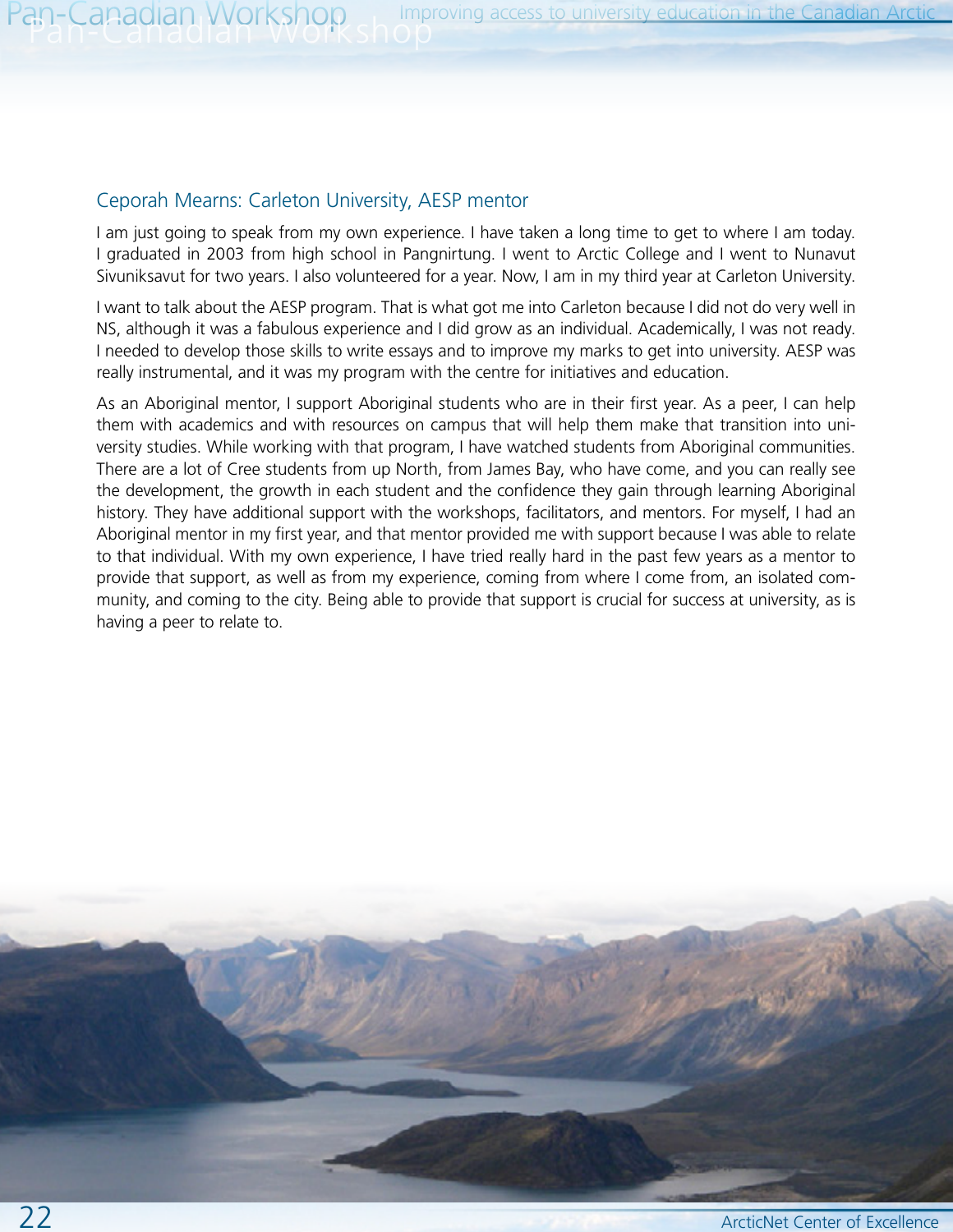Pan-Canadian Workshop Improving access to university education in the Canadian Arctic

### Table 1: Summary of particpants key points

#### Frances Abele

Carleton University Certificate in Nunavut Public Services Studies

Challenge Finding time for studies (between work and family)

**Success** The work of Chris Turnbull: linking the students to the instructors and to the administration.

#### Naulluq Arnaquq

Culture, Language, Elders and youth Nunavut Teacher Education Program

Challenge Funding and Housing

**Success** Field-based courses

#### Maria Campell

Athabasca University World Indigenous Knowledge and Research

Challenge Getting ready for university

**Success** Elder involvement

#### Priscilla Campeau

Athabasca University World Indigenous Knowledge and Research

Challenge Funding

**Success** Courses 100% Aboriginal

#### Anne Crawford

Akitisiraq Law School Society Affiliated with Nunavut Arctic College, the University of Victoria, and the University of Ottawa

Challenge Fighting credentialism

**Success** Recognition for British Columbia bar admission at the University of Victoria

#### Morley Hanson

Nunavut Sivuniksavut

#### **Challenge**

Getting ready to enter programs from high school to post-secondary

#### **Success**

Program organically developed, not as an institution, freedom to change and adapt

#### SANDRA INUTIQ

Office of the Nunavut Language Commissioner Carleton University student experience

Challenge Coping with family, work, and studies

**Success** Creation of a sense of belonging (Elder participation, Aboriginal lounge)

#### Martha McDonald

Labrador Institute, Memorial University Social work program for Nunatsiavut

Challenge Coping with the cost of running the program

**Success** Counseling and support

#### Wayne McElroy

Kativik School Board John Abbott College

> Challenge Getting ready for postsecondary studies

**Success** Services (counseling, housing, and living allowance)

#### Donna Lee Smith

McGill University First Nation and Inuit Education program

Challenge

Developing an intensive program (13 weeks in 8 days) **Success** 

100% in Inuktitut

#### Lindsay Sowdluapik

Nunavut Arctic College Nunavut Research Institute Master in Indigenous Governance, Victoria University

Challenge

Extending university options for Inuit from Nunavut (access)

**Success** Development of writing skills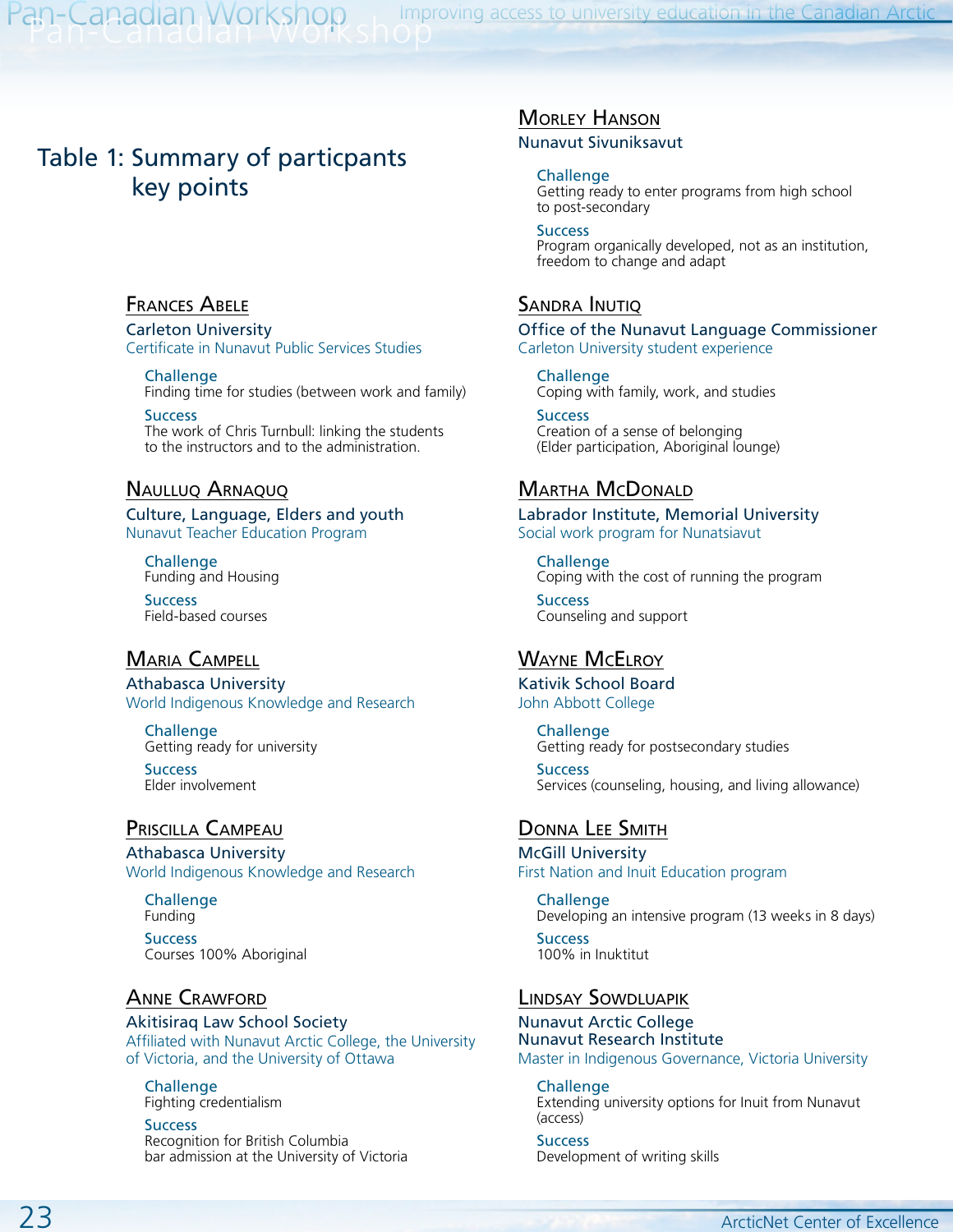# Table 2. Challenges/Successes

| <b>CHALLENGES/CONSIDERATIONS</b>                                                                                                                                                                                                                                                                                                                                                                                                                                           | <b>SUCCESSES</b>                                                                                                                                                                                                                                                                                                                                                                                                                                                                                                                                                 |
|----------------------------------------------------------------------------------------------------------------------------------------------------------------------------------------------------------------------------------------------------------------------------------------------------------------------------------------------------------------------------------------------------------------------------------------------------------------------------|------------------------------------------------------------------------------------------------------------------------------------------------------------------------------------------------------------------------------------------------------------------------------------------------------------------------------------------------------------------------------------------------------------------------------------------------------------------------------------------------------------------------------------------------------------------|
| <b>Academics:</b>                                                                                                                                                                                                                                                                                                                                                                                                                                                          | <b>Academics:</b>                                                                                                                                                                                                                                                                                                                                                                                                                                                                                                                                                |
| • Time management<br>• Academic readiness<br>• Intensive program (13 weeks in 8 days)<br>• Expand university options for Inuit from Nunavut<br>(access)<br>• Success rates - students are not staying in the<br>North<br>• Follow-up after completed the course<br>. Each of the four regions (Inuvialuit, Nunavut,<br>Nunavik, Nunatsiavut) has its own standards in<br>education<br>. Trying to incorporate what you know into the<br>academic sense<br>• Writing essays | • Linking the students to the instructors and to the<br>administration<br>. Having "Inuitization" of the contents<br>• Field-base courses<br>• Courses 100% aboriginal (100% Inuktitut)<br>. Recognition of the British Columbia Bar Admission<br>of University of Victoria<br>. Program organically developed, not an institution -<br>having the freedom to change and adapt<br>• The development of writing skills<br>• Space to understand different ways of thinking<br>coming from an aboriginal perspective<br>• Relying to who you are<br>• Peer support |
| <b>Personal and Social:</b><br>• Coping with family, work and studies<br>• Personal problems<br>• Living in a city<br>• Money management                                                                                                                                                                                                                                                                                                                                   | <b>Personal and Social:</b><br>• Elder involvement<br>• Creation of sense of belonging<br>(elder participation and aboriginal lounge)<br>• Counseling and support<br>• The support of employers to partner on programs<br>• Graduates becoming role models in their<br>communities                                                                                                                                                                                                                                                                               |
| Institution and other:<br>• Housing<br>• Funding<br>• Credentialism                                                                                                                                                                                                                                                                                                                                                                                                        | Institution and other:<br>• Services like housing and living allocation<br>. Their work with the Aboriginal Learning knowledge<br>center (online interactive tools and models)<br>• Inuit residence or dorms                                                                                                                                                                                                                                                                                                                                                     |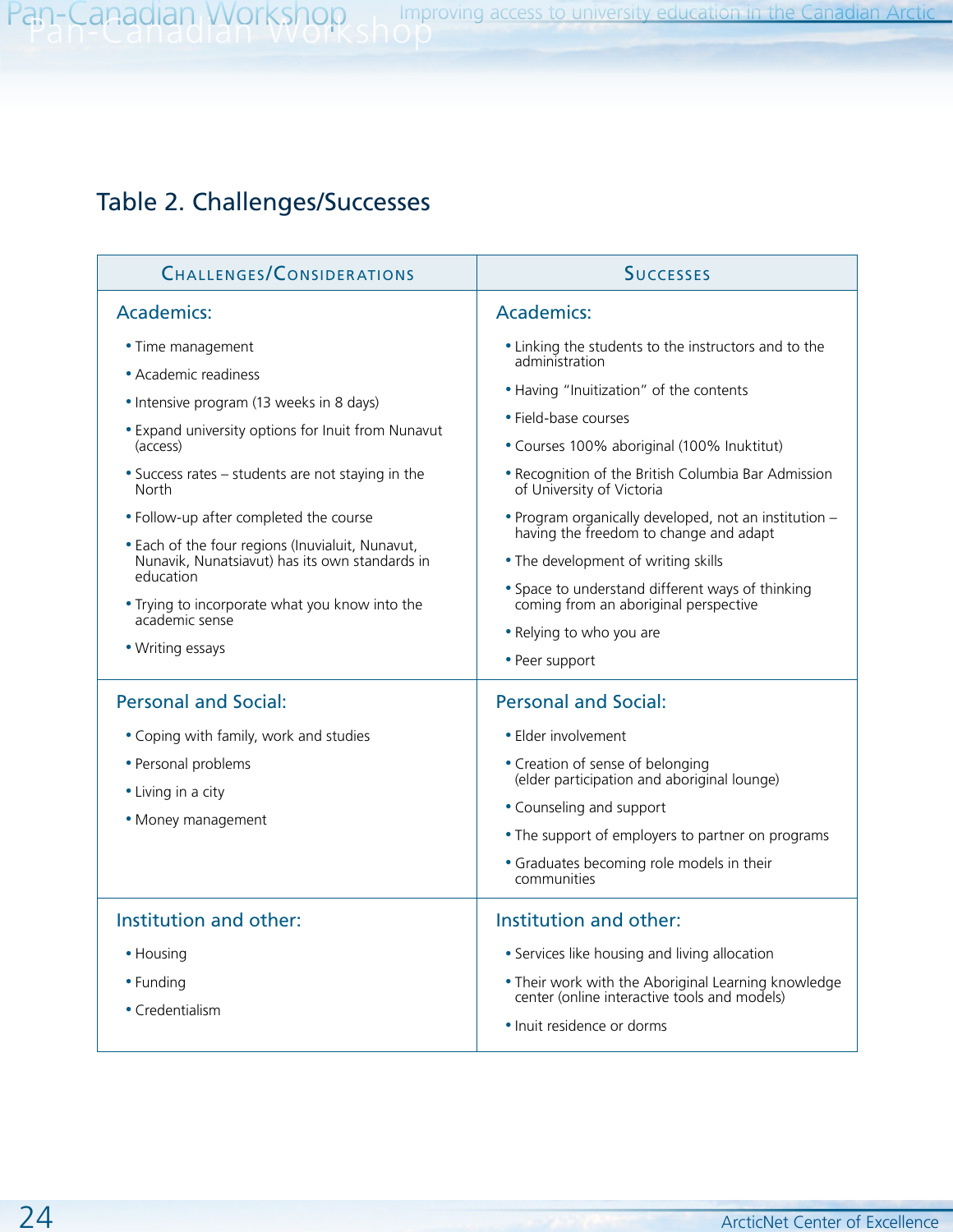# Conclusion

This workshop allowed an open discussion about the experiences of Southern universities, college administrators, and Northern stakeholders and instructors who are involved in Arctic post-secondary education and training.

Participants shared experiences, successes, and challenges and presented their knowledge of the students' needs and the strengths and weaknesses of current programs for Inuit students.

Students do not necessarily know what to expect or what they want to do and they need to be accompanied on their journey. We have more and more experience in identifying what kind of support is needed, but we often encounter difficulties in being able to afford what is required. Access and choices have improved over time but are still important issues. Readiness was quite problematic in every speech, but CEGEP and Nunavut Sivuniksavut College have proved to be important steps in the transition to university education. There are different delivery methods (online, onsite, or hybrid), and all of them have their strengths and weaknesses. Even though Aboriginal ways of education are slowly getting recognized, undertaking initiatives to build Aboriginal education remains a challenge to be met. Partnership is the key to many programs. Working on more cohesion and teamwork is an objective to keep in mind and reinforce.

One question remains unanswered, despite discussion: How can we ensure that the programs will continue if successful?

When support fades, programs will disappear. Participants all agreed that Northern post-secondary education is costly. When the money comes from governments, donors, and funding agencies, the program may not fully address the needs of the students or of Inuit society as a whole. We are dealing here with the tension between vocational, and liberal education. There is a need not only for Northern workers and practitioners, but also for Inuit thinkers.

What can be done to preserve successful programs that are discontinued because of insufficient funding? This question still needs to be examined, especially when we think about creating a Canadian Northern university. The next workshop in Kuujjuaq will focus on such issues.

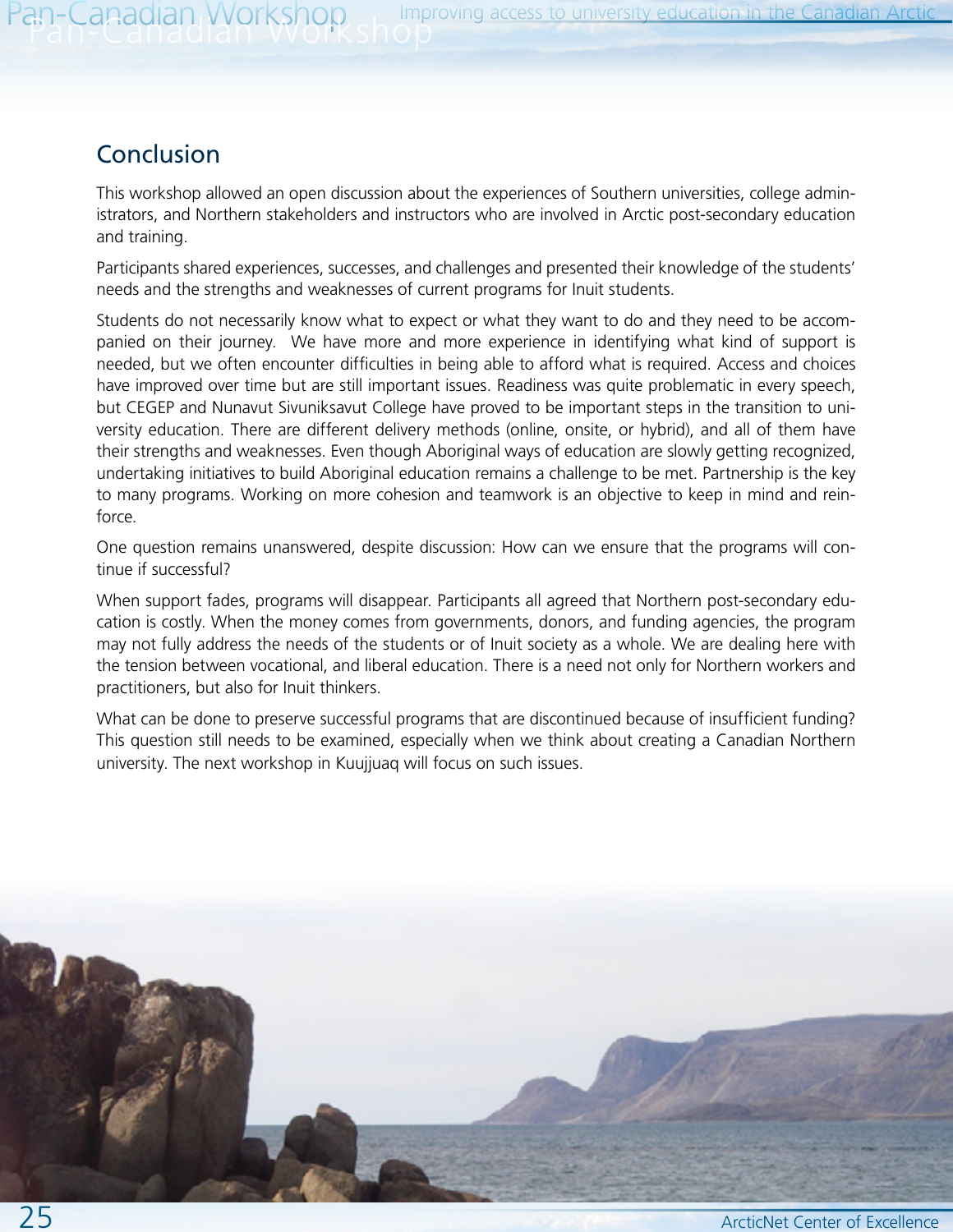# Appendix A: participants list and contact

| ANGUS, MURRAY           | Nunavut Sivuniksavut                                 | murraya@magma.ca                               |
|-------------------------|------------------------------------------------------|------------------------------------------------|
| <b>ARNAQUO NAULLUQ</b>  | Culture, Language, Elders and<br>Youth (NU)          | narnaquq@gov.nu.ca                             |
| CAMPBELL, MARIA         | Athabasca University                                 |                                                |
| CAMPEAU, PRISCILLA      | Athabasca University                                 | pcampeau@athabascau.ca                         |
| <b>CRAWFORD, ANNE</b>   | Akitisiraq Law school society                        | anne.crawford@akitisirak.ca                    |
| FLOWERS, JOSEPH PAUL    | McGill University                                    | josephpaulflowers@gmail.com                    |
| HANSON, MORLEY          | Nunavut Sivuniksavut                                 | morleyh@magma.ca                               |
| <b>INUTIQ, SANDRA</b>   | Nunavut Government                                   | sinutiq@langcom.nu.ca                          |
| MCDONALD, MARTHA        | Labrador Institute, Memorial<br>University           | martha.macdonald@mun.ca                        |
| MCELROY, WAYNE          | Kativik School Board                                 | wayne.mcelroy@kativik.ca                       |
| PARADIS-PASTORI, JUDITH | Dalhousie University                                 | judith.Paradis-Pastori@arcticcollege.<br>ca    |
| SMITH, DONNA LEE        | McGill University                                    | donnalee.smith@mcgill.ca                       |
| SOWDLUAPIK, LINDSAY     | Nunavut Arctic College/Nunavut<br>Research Institute | Lindsay.sowdluapik-lloyd@arcticcol-<br>lege.ca |
| SAMMONS, SUSAN          | Nunavut Arctic College                               |                                                |
| THOMAS, LYNETTE         | Nunavut Arctic College                               | lynette.thomas@arcticcollege.ca                |
| <b>WILSON, MARIA</b>    | Inuit Tapiriit Kanatami                              | Wilson@itk.ca                                  |
| <b>RESEARCH TEAM</b>    |                                                      |                                                |
| ABELE, FRANCES          | Carleton University                                  | francesabele@carleton.ca                       |
| HAKONGAK-GROSS, PAM     | Carleton University                                  | pgross85@hotmail.com                           |
| KENNEDY, SHEENA         | Carleton University                                  | sheenakennedy@gmail.com                        |
| LACHAPELLE, MARISE      | Université Laval                                     | marise.lachapelle@gmail.com                    |
| MACKAY, TEEVI           | Carleton University                                  | alooloo@gmail.com                              |
| MEARNS, CEPORAH         | Carleton University                                  | cmearns13@hotmail.com                          |
| RODON, THIERRY          | Carleton University, Université Laval                | thierry.rodon@pol.ulaval.ca                    |
| TURNBULL, CHRIS         | Carleton University                                  | chris.cturnbull@gmail.com                      |
| <b>WALTON, FIONA</b>    | University of Prince-Edward-Island                   | fwalton@pei.sympatico.ca                       |